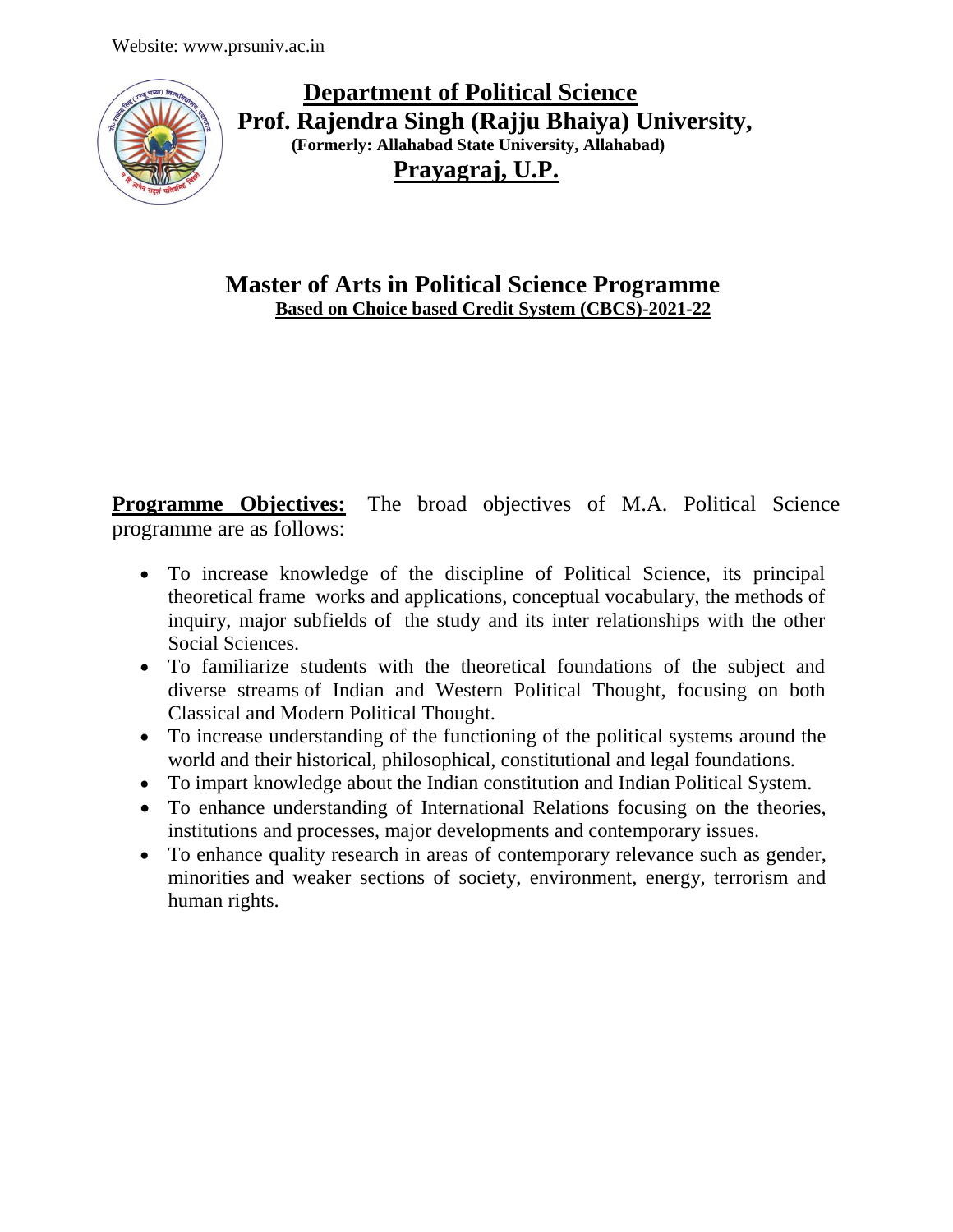# **Programme Outcome**:

- Development of ability to use critical, analytical and reflective thinking and reasoning.
- Political efficacy and active citizenship, ability to play an active and substantive role in the national life as responsible citizens.
- Gain experience in the dissemination of research output.
- Assess the impact of political environment from national, regional and global level.
- Effective communication by oral, written and technological means.
- Independently reach and acquire information.
- Self direction and lifelong learning, ability to independently expand the expertise

# **Programme Specific Outcome**:

- Students will be able to develop knowledge of theories, concept and different principles in the field of Political Science.
- Students will develop current and advance knowledge in the field with original thought and come up with the innovative ideas in field of Politics.
- Students will have the ability to use critical, analytical and reflective thinking in the contemporary politics.
- Student will contribute to the solution finding process regarding political, social, ethical, cultural problems in the field and support the development of these values.
- Students will conceive the interdisciplinary interaction which the field is related with and come up with original solutions.
- Student will demonstrate leadership in contexts requiring innovative and interdisciplinary problem solving.

**Programme Code:-PSC Programme Title:- M.A. Political Science**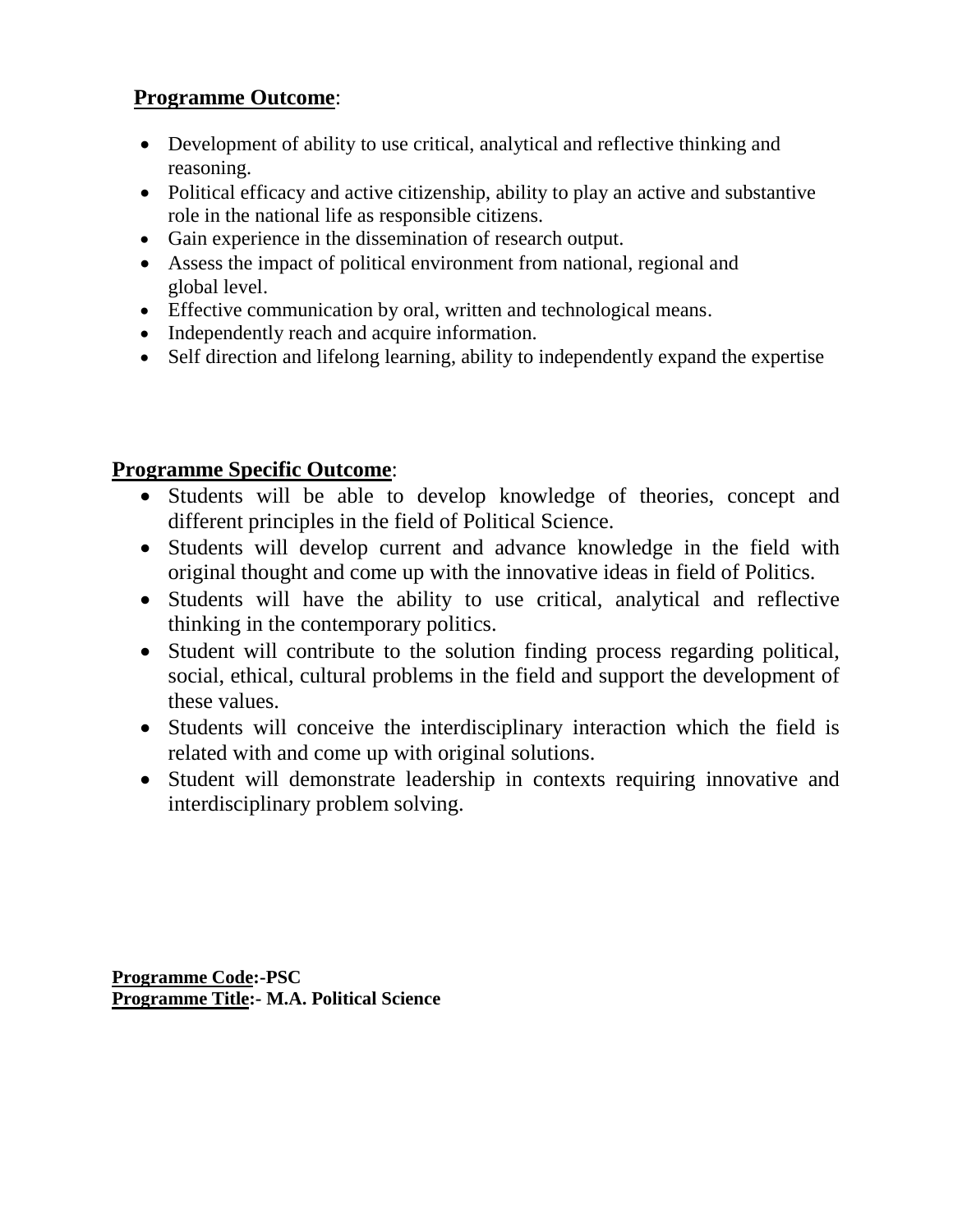The course structure of the Master of Arts in Political Science Programme shall be as under:

| <b>Course Code</b> |      | <b>M.A. Semester-I</b>                       | <b>Maximum Marks</b><br>(100) |          | <b>Maximum</b><br><b>Credits</b> |
|--------------------|------|----------------------------------------------|-------------------------------|----------|----------------------------------|
|                    |      |                                              | Int. Ass.                     | End Sem. |                                  |
| PSC-<br>501        | Core | <b>Western Political Thought</b>             | 25                            | 75       | 5 Credits                        |
| <b>PSC-</b><br>502 | Core | <b>Comparative Politics</b>                  | 25                            | 75       | <b>5 Credits</b>                 |
| <b>PSC-</b><br>503 | Core | <b>Fundamentals of Public Administration</b> | 25                            | 75       | 5 Credits                        |
| <b>PSC-</b><br>504 | Core | Modern Indian Political Thought              | 25                            | 75       | 5 Credits                        |
| <b>PSC-</b><br>531 | Core | Field Work and Report Writing                | <b>100</b>                    |          | <b>4 Credits</b>                 |

| <b>Course Code</b> |      | <b>M.A. Semester-II</b>               | <b>Maximum Marks</b><br>(100) |          | <b>Maximum</b><br><b>Credits</b> |
|--------------------|------|---------------------------------------|-------------------------------|----------|----------------------------------|
|                    |      |                                       | Int. Ass.                     | End Sem. |                                  |
| <b>PSC-</b><br>506 | Core | <b>Contemporary Political Thought</b> | 25                            | 75       | 5 Credits                        |
| <b>PSC-</b><br>507 | Core | Political Ideologies                  | 25                            | 75       | 5 Credits                        |
| <b>PSC-</b><br>508 | Core | <b>International Relations</b>        | 25                            | 75       | 5 Credits                        |
| <b>PSC-</b><br>509 | Core | Human Rights                          | 25                            | 75       | 5 Credits                        |
| <b>PSC-</b><br>532 | Core | Field Work and Report Writing         | 100                           |          | <b>4 Credits</b>                 |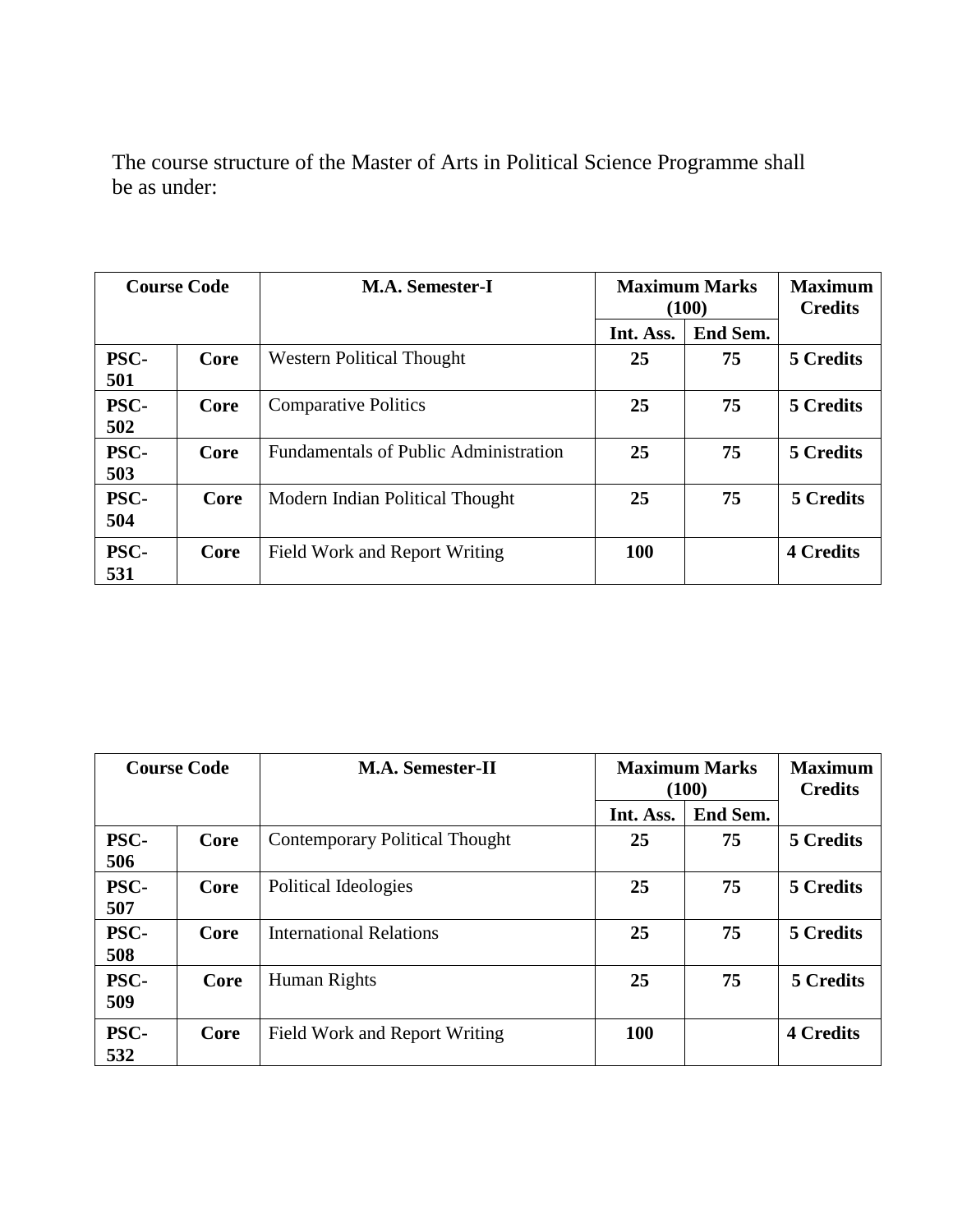| <b>Course Code</b> |                 | <b>M.A. Semester-III</b>                        | <b>Maximum Marks</b><br>(100) |          | <b>Maximum</b><br><b>Credits</b> |
|--------------------|-----------------|-------------------------------------------------|-------------------------------|----------|----------------------------------|
|                    |                 |                                                 | Int. Ass.                     | End Sem. |                                  |
| <b>PSC-601</b>     | <b>Core</b>     | Theory of International Relations               | 25                            | 75       | 5 Credits                        |
| <b>PSC-602</b>     | Core            | <b>Indian Government and Politics</b>           | 25                            | 75       | 5 Credits                        |
| <b>PSC-651</b>     |                 | <b>Indian Administration</b><br><b>OR</b>       | 25                            | 75       |                                  |
| <b>PSC-652</b>     | <b>Elective</b> | Ancient Indian Political Thought<br><b>OR</b>   |                               |          | 5 Credits                        |
| <b>PSC-653</b>     |                 | Constitutional Development of India             |                               |          |                                  |
| <b>PSC-654</b>     | <b>Elective</b> | India and Its Neighbours<br><b>OR</b>           | 25                            | 75       | 5 Credits                        |
| <b>PSC-655</b>     |                 | <b>International Organizations</b><br><b>OR</b> |                               |          |                                  |
| <b>PSC-656</b>     |                 | Foreign Policy of Major Powers                  |                               |          |                                  |
| <b>PSC-631</b>     | Core            | Field Work and Report Writing                   | 100                           |          | <b>4 Credits</b>                 |

| <b>Course Code</b>                                 |                 | <b>M.A. Semester-IV</b>                                                                               | <b>Maximum Marks</b><br>(100) |          | <b>Maximum</b><br><b>Credits</b> |
|----------------------------------------------------|-----------------|-------------------------------------------------------------------------------------------------------|-------------------------------|----------|----------------------------------|
|                                                    |                 |                                                                                                       | Int. Ass.                     | End Sem. |                                  |
| <b>PSC-604</b>                                     | Core            | Foreign Policy of India                                                                               | 25                            | 75       | 5 Credits                        |
| <b>PSC-605</b>                                     | Core            | State Politics in India                                                                               | 25                            | 75       | 5 Credits                        |
| <b>PSC-606</b>                                     | Core            | <b>Research Methodology</b>                                                                           | 25                            | 75       | 5 Credits                        |
| <b>PSC-657</b><br><b>PSC-658</b><br><b>PSC-659</b> | <b>Elective</b> | Social Movements in India<br>OR.<br><b>International Law</b><br>OR.<br>Political System in South Asia | 25                            | 75       | <b>5 Credits</b>                 |
| <b>PSC-632</b>                                     | Core            | Project Work                                                                                          | 100                           |          | <b>4 Credits</b>                 |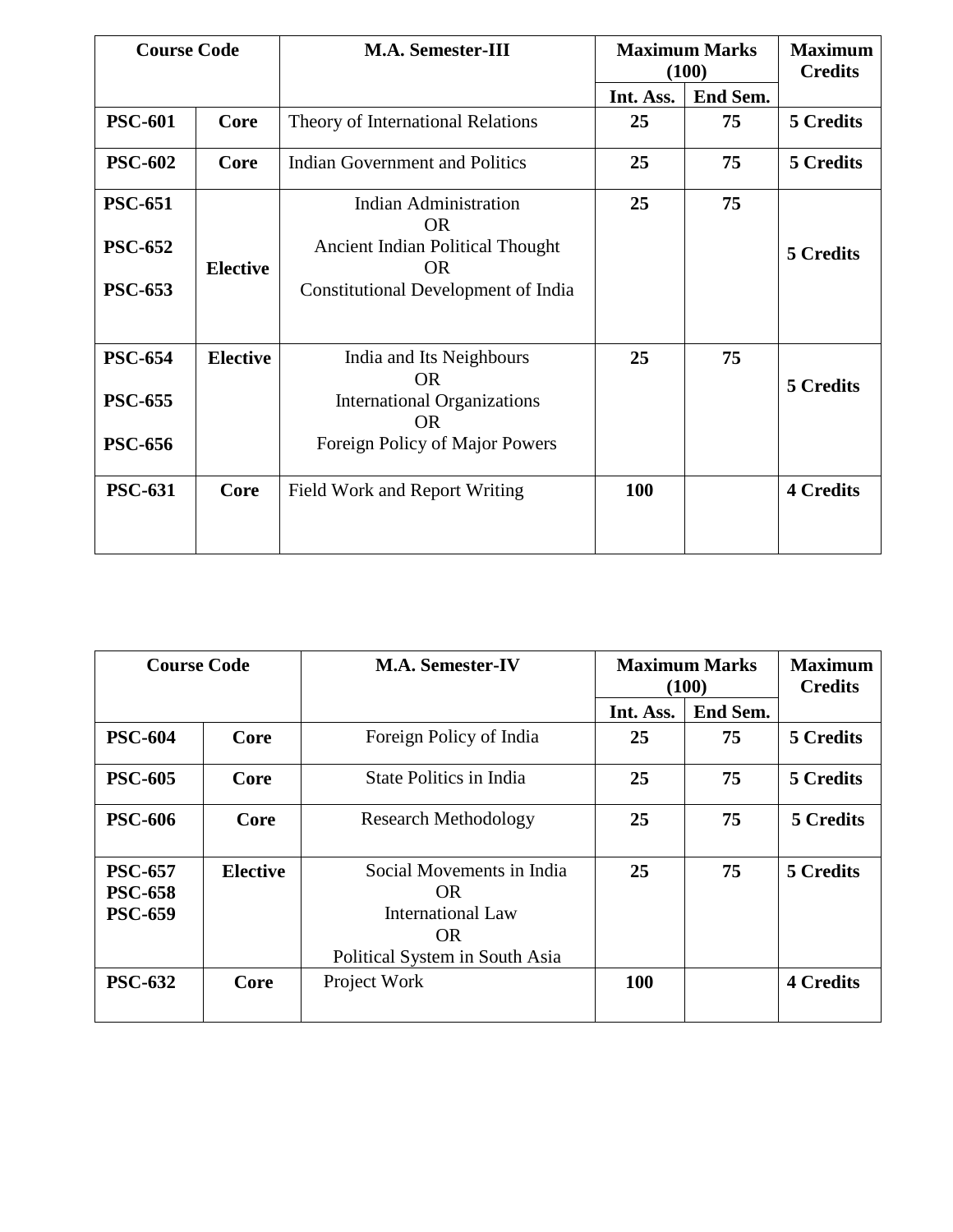#### **PSC-501 Western Political Thought**

#### **Course Objectives:**

- $\triangleright$  It provides a foundation to students of Political Science in familiarizing themselves to the Thought & Theory of Western Political Philosophy.
- $\triangleright$  It particularly focuses on the evolution of idea and institution of State in the West. It covers ancient, medieval and early modern thinkers.
- $\triangleright$  A study of representative thinkers of different ages will be taken up to give the students a clear understanding of the evolution of political thought.

#### **Expected Outcomes:**

- $\triangleright$  Students will be trained to develop a proper understanding of the Political Ideas of different political thinkers.
- $\triangleright$  Students will be able to correlate themselves with political ideas of various thinkers in contemporary context.
- $\triangleright$  Students are expected to develop a sound thinking about different political thinkers.

### **Unit- I**

Plato, Aristotle.

### **Unit- II**

Main Features of Medieval Political Thought, Machiavelli.

### **Unit- III**

Hobbes, Locke, Rousseau.

### **Unit- IV**

Bentham, J.S. Mill

### **Unit- V**

Hegel, Green, Marx

### **RECOMMENDED READINGS:**

- Ernest Barker: Greek Political Theory- Plato and His Predecessors, 2015
- W.A. Dunning: A History of Political Theories (Vol.1 and 2), 2010
- G H Sabine: A History of Political Theory, 2019
- C L Wayper: Political Thought, 2018
- J P Suda: History of Political Thought (Vol. 1 and 2), 2017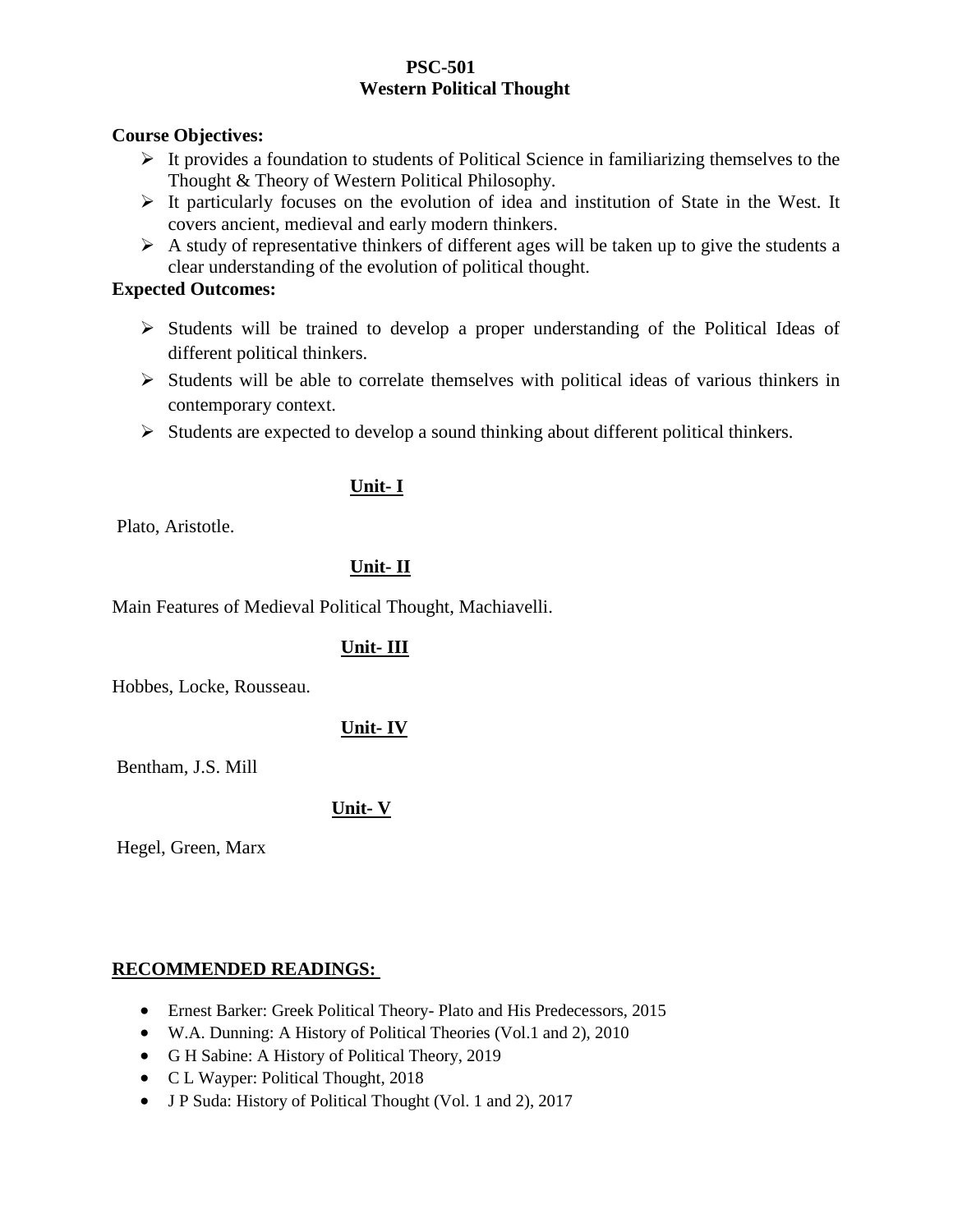- R C Neteship; The Republic of Plato, 2015
- Subrata Mukherjee and Sushila Ramaswamy: A History of Political Thought (Plato to Marx), 2004
- Nelson, Brian Western Political Thought*,* Second Edition, Pearson: New Delhi, 2012
- Wayper, C L Teach Yourself Political Thought; New Delhi: Surjeet Publications, 2007

### **PSC-502 Comparative Politics**

#### **Course Objectives:**

- $\triangleright$  To acquaint the students with basic concepts of Modern political system.
- $\triangleright$  To familiarize them about the comparative analysis of various political systems.
- $\triangleright$  To make the students aware about the Modern political system in an interdisciplinary perspective.

### **Expected outcomes:**

After the completion of the paper, students will be able to

- $\triangleright$  Students will be trained to develop a proper analytical understanding of the Modern Political systems.
- $\triangleright$  Students are expected to develop a sound thinking about different political approaches.

### **Unit - I**

Comparative Politics: Meaning, Nature and Scope.

### **Unit - II**

Approaches: Formal Legal Approach System Approach, Structural-Functional Approach.

### **Unit - III**

Constitution and Constitutionalism, Rule of Law.

### **Unit - IV**

Federalism: Essentials, Problems, Trends, Fundamental Rights.

### **Unit - V**

Political Culture, Political Socialization and Political Modernization

### **RECOMMENDED READINGS:**

• Macridis-Modern Political Systems, 1987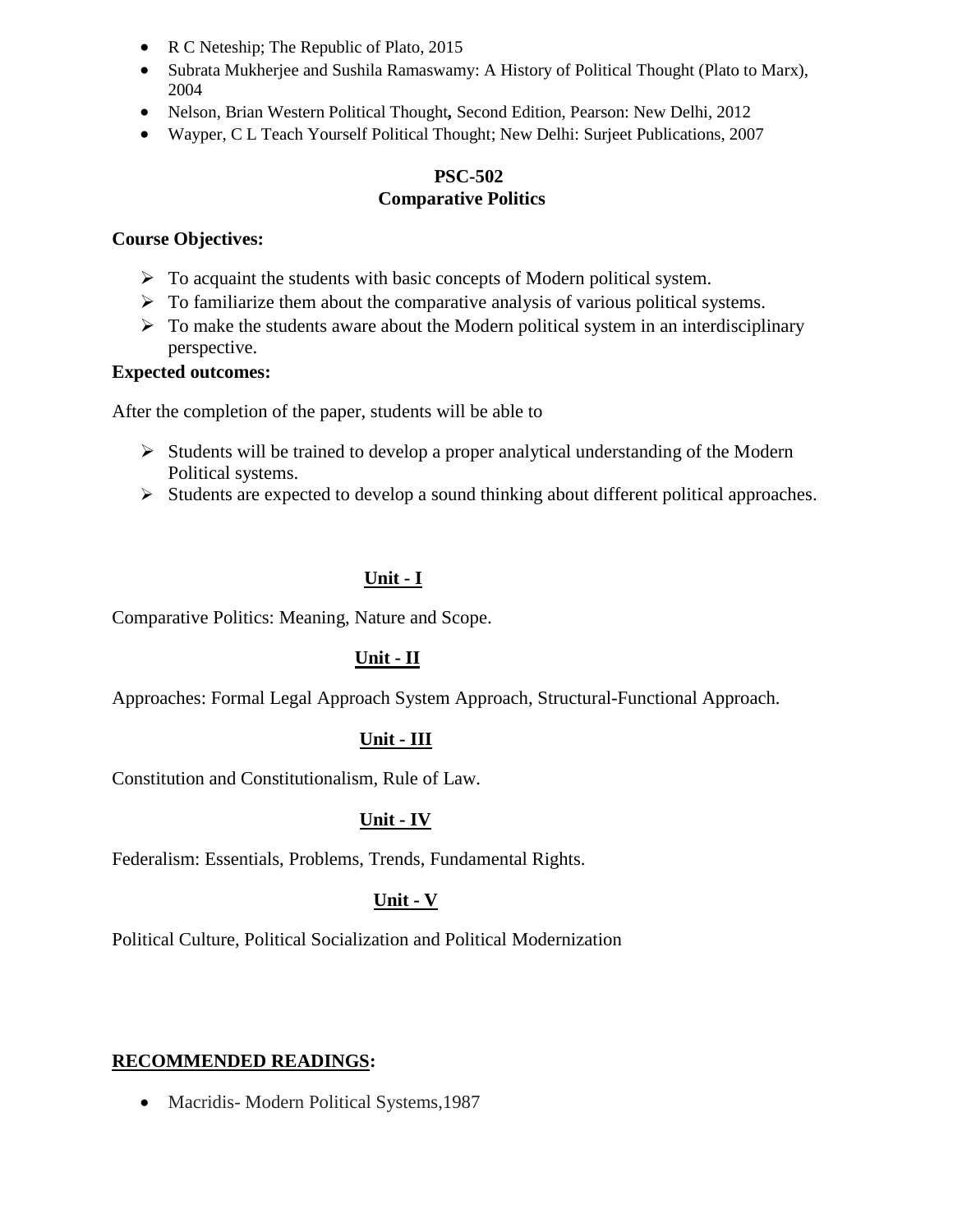- Pollock- The Essentials of Political Analysis, 2015
- Sushila Ramaswamy- Political Theory, 2014
- J C Johari, Comparative Politics, Sterling Publishers, 2011
- O.P Gauba, An Introduction to Politics, Mayur, 2007
- Biswal, Tapan, ed. Comparative Politics: Institutions and Processes, New Delhi: Macmillan Publishers, 2013
- Clark, William Roberts and et.al. Principles of Comparative Politics, New Delhi: Sage Publications, 2013.
- Ray, S. N. Modern Comparative Politics: Approaches, Methods and Issues,New Delhi: Prentice Hall of India, 2006

### **PSC-503 Fundamentals of Public Administration**

# **Course Objective:**

- $\triangleright$  To develop a clear understanding of the historical context of Public Administration.
- $\triangleright$  To enhance the ability to generate analytical approach on New Public Administration.
- $\triangleright$  To inculcate in students a critical awareness about legislative and judicial control over the administration.

# **Expected Outcome:**

- $\triangleright$  Students are expected to develop a sound understanding of different aspects of Public Administration.
- $\triangleright$  Students will be equipped with the latest trends in Administration.
- $\triangleright$  Students are expected to inculcate awareness about the good governance and Civil Society.

### **Unit - I**

Meaning, Nature, Scope and Significance of Public Administration, Ecology of Administration-Social, Economic, Cultural, Political and Legal, New public Administration.

### **Unit – II**

Theories Of Organization: Scientific Management, (Taylor and his associates), The Bureaucratic Theory Of Organization (Max Weber), Classical Theory of Organization (Henary Fayol, Luther Gullick and others), The Human Relation Theory (Elton Mayo and his Colleagues),

# **Unit - III**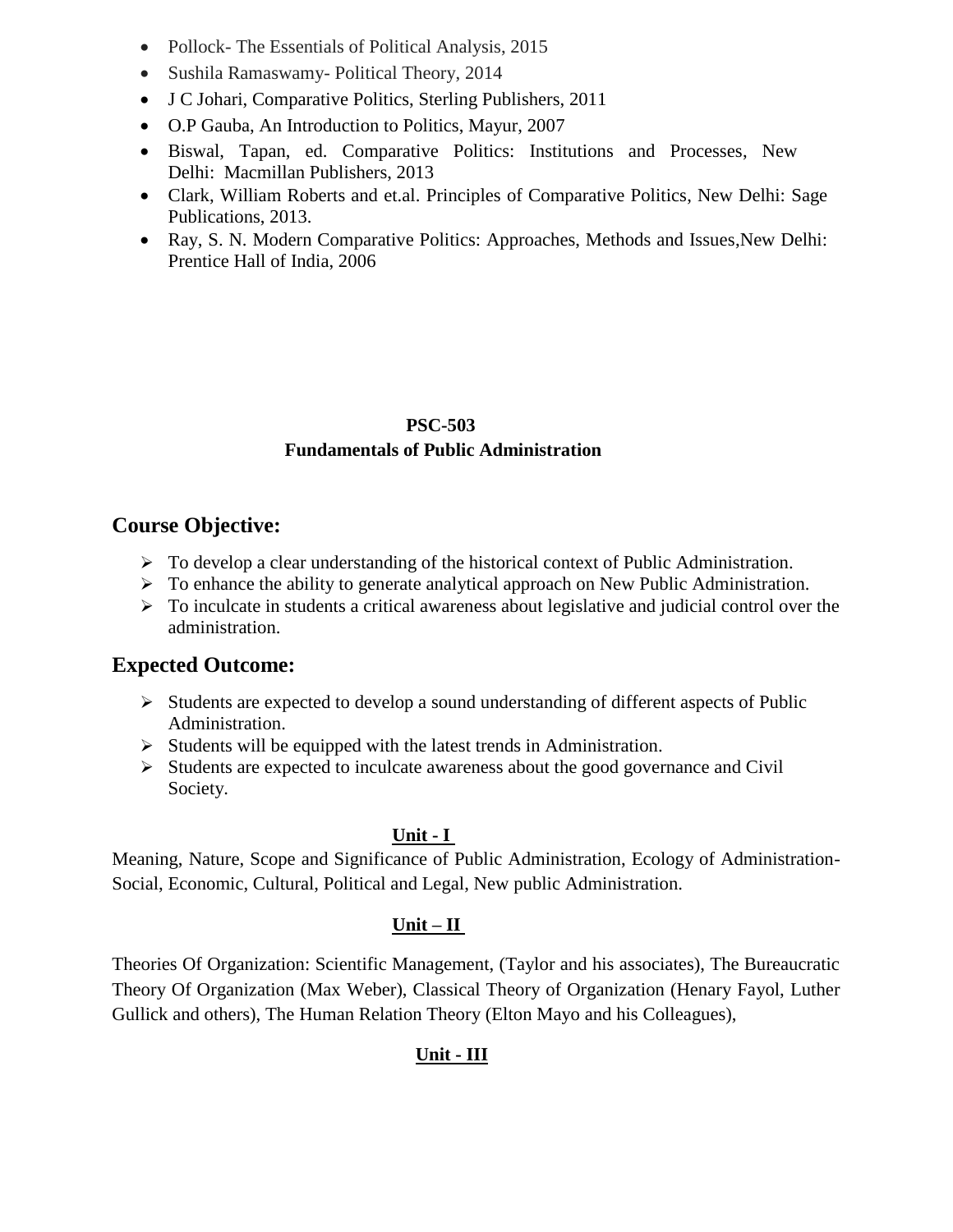Principles of Organization: Hierarchy, Unity of Command. Co-ordination, Span of Control, Supervision, Centralization and Decentralization,

### **Unit - IV**

Administrative Behaviour : Decision Making with Special reference to contribution of Hebert Simon Theories of Leadership Communication, Moral and Motivation (Maslow and Herberz)

### **Unit - V**

Structure of Organizations: Chief Executive, Types of Chief Executive and Their Functions, Headquarters and Field Relationship.

### **RECOMMENDED READINGS:**

- S. R. Maheshwari (ed), Administrative Theory An Introduction, 2003
- Mohit Bhattacharya, New Horizon of Public Administration, 2018
- R K Sapru, Administrative Theories and Management Thought, 2013
- Nicholas Henry (ed), Public Administration and Public Affairs, 2002
- M P Sharma, B L Sadana, Harpreet Kaur (ed), Public Administration in Theory and Practice, 2011
- Bidyut Chakrabarty & Prakash Chand, Public Administration in a Globalized World: theories and Practice, Sage Publications, New Delhi, 2017

### **PSC-504**

### **Modern Indian Political Thought**

### **Course Objectives:**

- $\triangleright$  To develop an understanding of main sources of the political tradition in ancient and its development in modern times.
- $\triangleright$  To focus on key thinkers from ancient to modern times to understand their seminal contribution to the evolution of political theorizing in India and western world.
- $\triangleright$  To inculcate in students an analytical understanding about contribution of political thinkers and their relevance in contemporary politics.

### **Expected Outcomes:**

- $\triangleright$  Students will be trained to develop a proper understanding of the Political Ideas of different political thinkers.
- $\triangleright$  Students will be able to connect contemporary political system with political ideas.
- $\triangleright$  Students are expected to develop a sound thinking about different political thinkers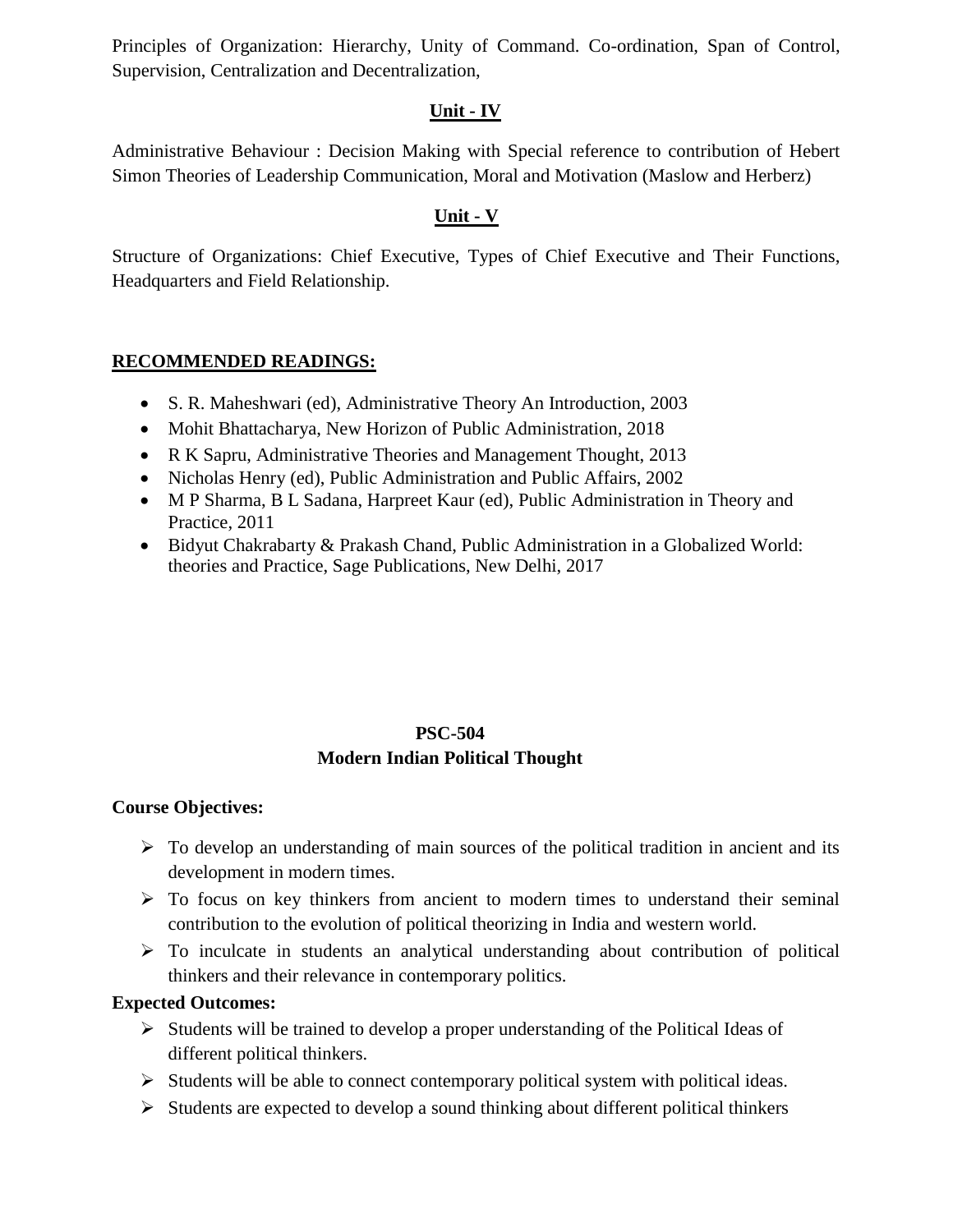#### **Unit – I**

Indian Renaissance and Western Impact on Indian Society & Politics

### **Unit - II**

Raja Ram Mohan Roy, Dayanand Saraswati.

#### **Unit - III**

M. G. Ranadey, G. K. Gokhale.

#### **Unit - IV**

Mahatma Gandhi, Jawahar Lal Nehru, B.R.Ambedkar

#### **Unit - V**

B. G. Tilak, M. S. Golwalkar, Vivekanand.

#### **RECOMMENDED READINGS:**

- Appadorai, Documents on Political thought in Modern India, 2 Vols, Bombay, Oxford University Press, 1970
- K. Damodaran, Indian Thought: A critical survey, London, Asia Publishing House, 1967*.*
- S. Ghose, The Modern Indian Political Thought, Delhi, Allied, 1984
- V. B. Karnik, M. N. Roy: Political Biography, Bombay, Jagriti, 1978.
- R. Iyer, The Moral and Political Thought of Mahatma Gandhi Delhi, Oxford University Press, 1973.
- V. S. Narvane, Modern Indian Thought, New Delhi, Orient Longman, 1978.
- Chakraborty, Bidyut & Modern Indian Political Thought: Text and Context, New Delhi: Sage, Rajendra Kumar Pandey 2009
- Ghoshal, U.N. A History of Indian Political Ideas, OUP,2010
- Thomas Pantham & Kenneth L.Deutsch, Political Thought in Modern India, Sage publications,2010

# **Semester - II**

 **PSC-506 Contemporary Political Theory**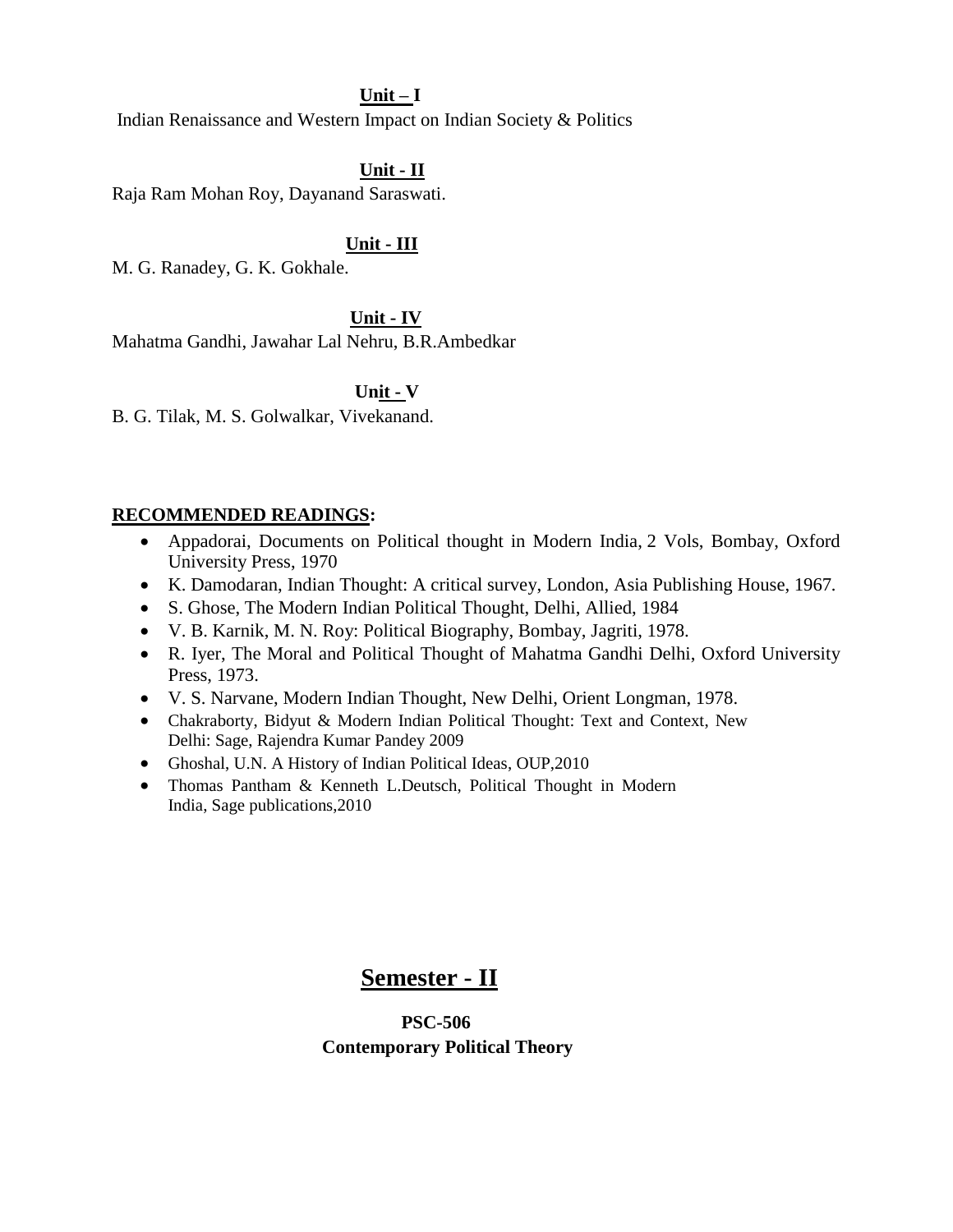#### **Course Objectives:**

- $\triangleright$  To develop an understanding of main sources of the political discourse and its development in modern times.
- $\triangleright$  To focus on key thinkers and to understand their seminal contribution to the evolution of political theorizing in contemporary world.
- $\triangleright$  To inculcate in students an analytical understanding about contribution of political thinkers and their relevance in contemporary politics.

#### **Expected Outcomes:**

- $\triangleright$  Students will be trained to develop a proper understanding of the Political Ideas of different political thinkers.
- $\triangleright$  Students are expected to develop a sound thinking about different political ideologies.
- $\triangleright$  The present paper would, thus, lay a strong foundation of ethical and normative politics through which students will enable themselves to understand the deeper nuances of the subject.

### **Unit-1**

Nature and Signification of Political Theory: Classical and Modern Perspectives, Decline of Political Theory and Resurgence of Political Theory Debate

### **Unit - II**

Approaching Political Theory: Structuralism, and Post-Modernism, Positivism, Post-Positivism,

### **Unit - III**

Contemporary debates on the Concepts of Justice, Equality, Liberty, and Rights

### **Unit - IV**

Recent Trends in the Concepts of Sovereignty, Nationalism, Citizenship, and Human Rights

### **Unit - V**

Contemporary Debates in Political Theory: Communitarianism, Multiculturalism, Feminism

### **RECOMMENDED READINGS:**

- Alan Finlaysan- Contemporary Political Thought, 2003
- James A. Gould, Vincent V. Thursby- Contemporary Political Thought, 1969
- O.P Gauba- Contemporary Political Ideologies, 2018
- O.P Gauba- Samkalin Rajniti Sidhanth, 2018
- J C Johari- Political Theory, 2017
- M J Vinod- Contemporary Political Theory, 2013
- Subrata Mukerjee-Theoretical Foundations of Comparative Politics, 2017
- Sri Prakash Mani Tripathi- Samkalin Rajnitik Chintan, 2013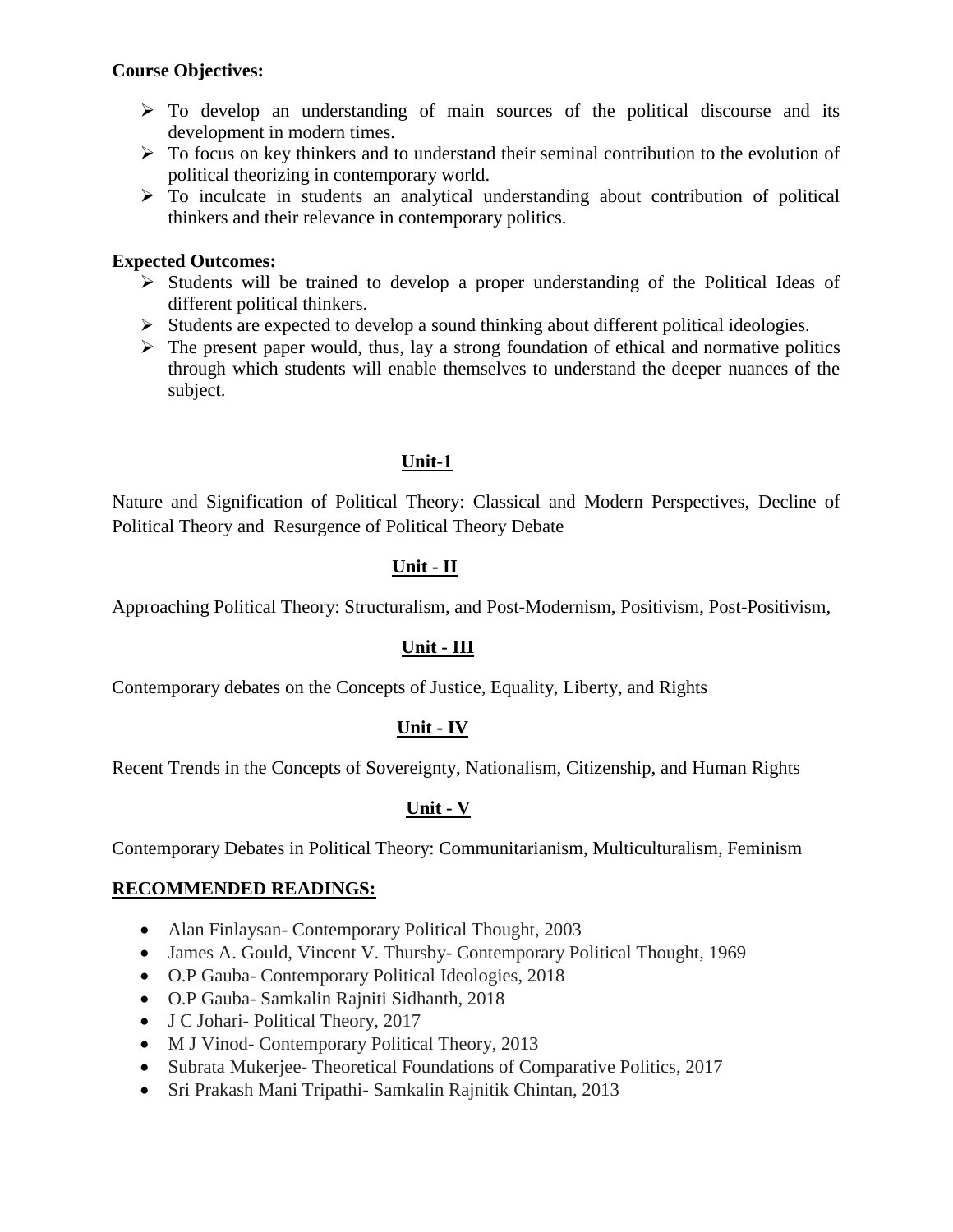Rajeev Bhargava, Political Theory, An Introduction, Pearson,2014

### **PSC-507 Political Ideologies**

#### **Course Objective:**

- $\triangleright$  To focus on close link between an idea and its actual realization in public policy
- $\triangleright$  To develop an understanding about the different ideologies and their impact in politics
- $\triangleright$  To develop a nuanced understanding about philosophical basis of the ideologies

### **Expected Outcome:**

- $\triangleright$  Students will be able to understand the relevance of ideologies in contemporary politics.
- $\triangleright$  Students are expected to inculcate awareness about the changes and continuities in the different ideologies.
- $\triangleright$  Students will be trained to develop a critical approach towards the legacy of all the major ideologies.

### **Unit-1**

Signification of Political Ideologies in the Study of Political Science An Overview of Emergence of Classical and New Ideologies

### **Unit - II**

Liberalism, Neo-Liberalism, Marxism and Post-Marxism

### **Unit – III**

Idealism, Fascism, Anarchism

### **Unit - IV**

Post-Colonialism, Market Socialism

### **Unit - V**

Nationalism, Cosmopolitanism

### **Recommended Readings**:

- Rajeev Bhargava and Ashok Acharya,(eds.) Political Theory: An Introduction, Pearson 2008
- O.P. Gauba , An Introduction to Political Theory, 2003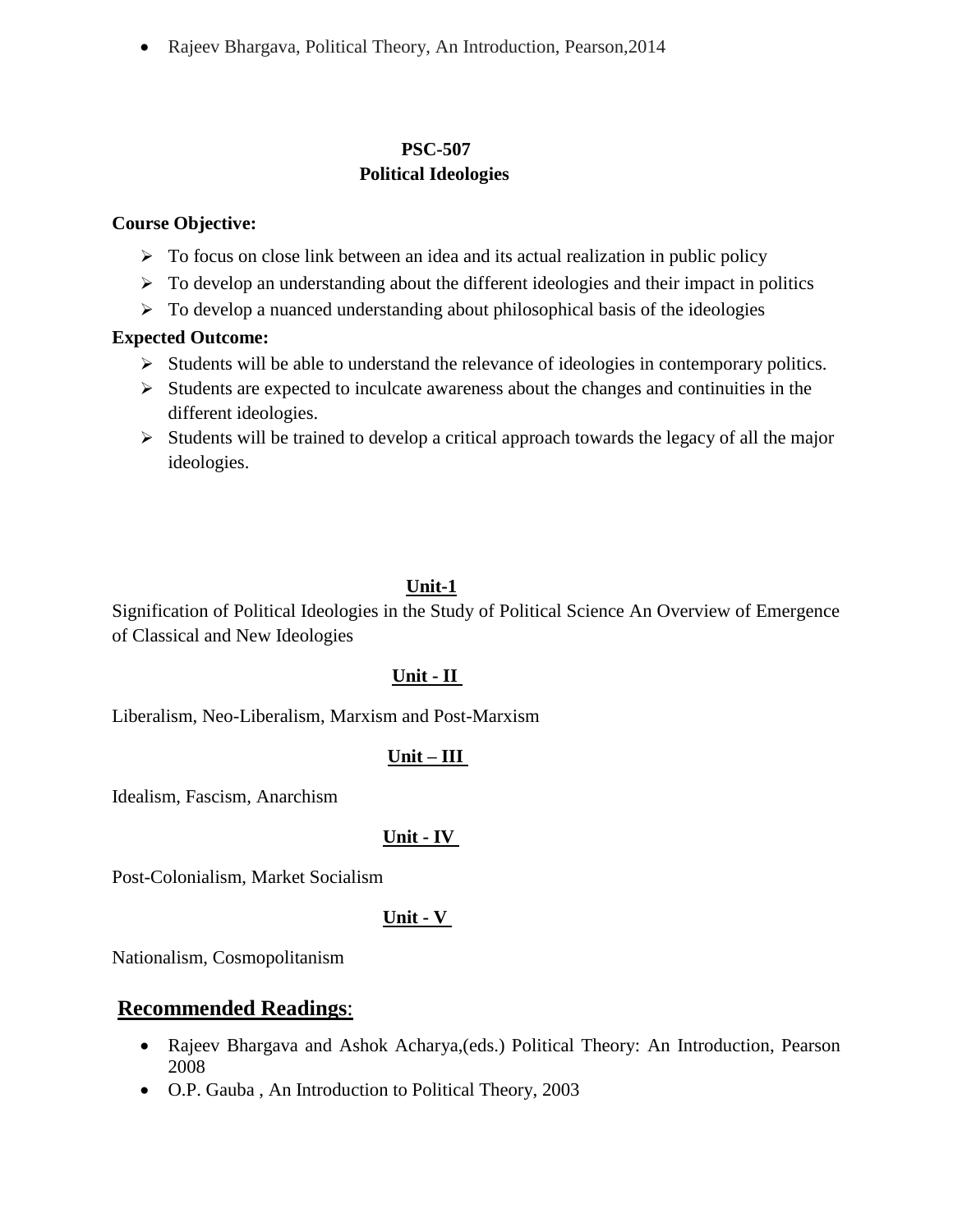- Andrew Heywood, Political Theory: An Introduction, 2015
- Rajeev Bhargava and Ashok Acharya, (eds.) What is Political Theory, 2008
- Bhikhu Parekh, Rethinking Multiculturalism, Cultural Diversity and Political Theory, 2000
- S P Verma, Modern Political Theory, 1996
- Andrew Heywood, Political Ideologies, An Introduction, Palgrave, 2010
- C Macridis Roy, Contemporary Political Ideologies, 1985,
- J.C.Johri, Contemporary Political Theory: New Dimensions, Basic Concepts and Major Trends, Sterling Publishers,2012

# **PSC-508 International Relations**

### **Course Objective:**

- $\triangleright$  To develop a clear understanding of the key concepts and dimension of international Relations.
- $\triangleright$  To enhance the ability to generate analytical approach on different theoretical paradigms and various aspect of conflict.
- $\triangleright$  To inculcate in students a critical awareness about institutions of globalization and global issues.

### **Expected Outcome:**

- $\triangleright$  Students will be equipped with the latest trends in different theories of international relations.
- $\triangleright$  Students will be trained to develop a proper understanding of the implications of the changing nature of international Politics.
- $\triangleright$  Students are expected to develop a sound understanding of importance of the foreign policy.

# **Unit - I**

Cold War: Origin, Its various phases and Impact, Post-Cold War World Order

### **Unit -II**

United Nations: Structure, functions and Role, NAM: Origin, Role and Relevance, Ascendance of Asia in World Politics

### **Unit -III**

Regional Organizations: S*A*ARC, ASEAN, Third World political problems in the post-Cold War period (specially the Arab-Israel Conflict and the Afghanistan Conflict)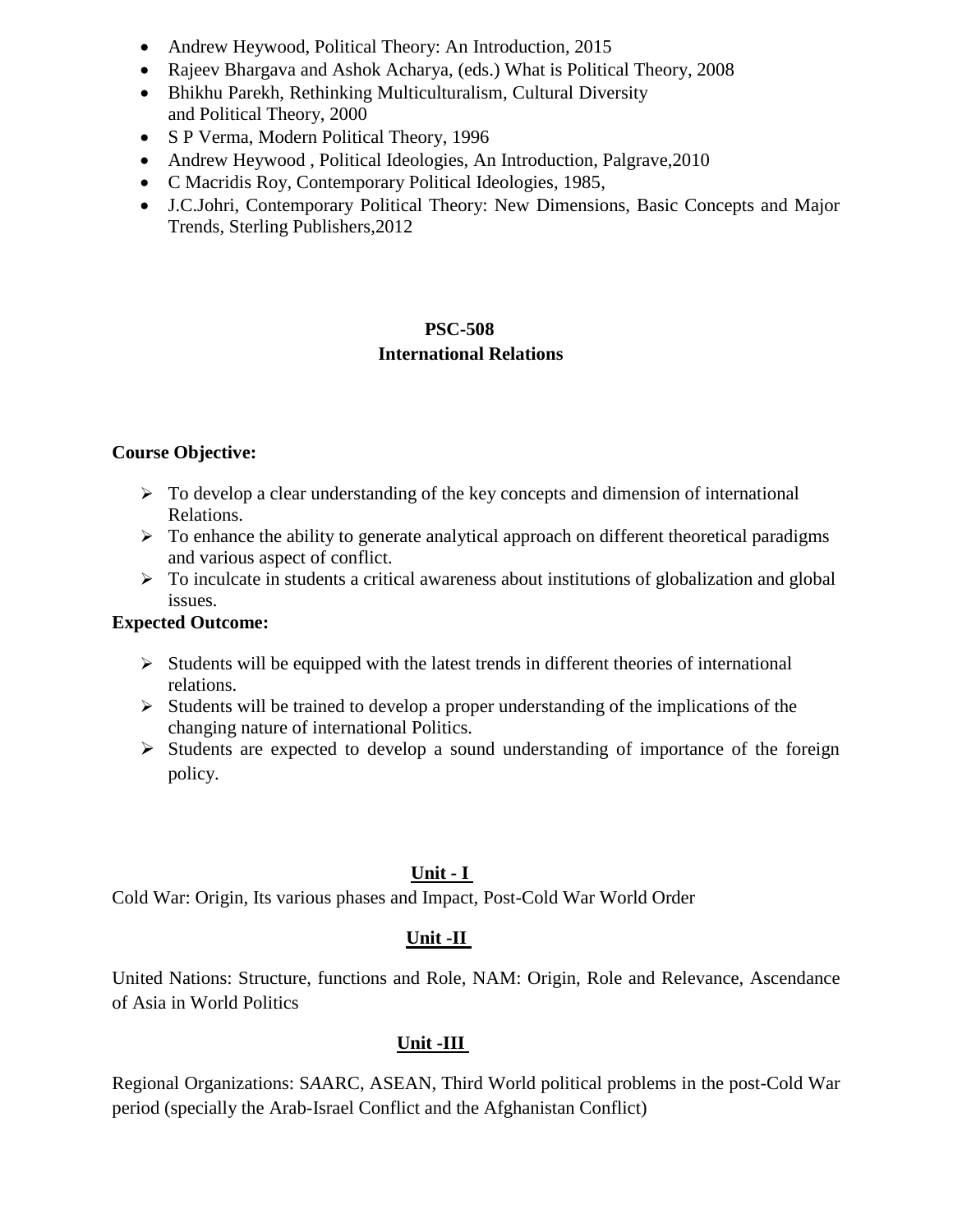### **Unit - IV**

International Terrorism, Nuclear Proliferation and Its Consequences, Disarmament and Arms **Control** 

### **Unit-V**

Globalization and Its Consequences, Humanitarian Intervention, Impact of 9*/*11 on International **Politics** 

# **Recommended Readings**:

- Morgenthau H.J. Politics Among Nations, 6th ed., revised by K.W. Thomson, New Delhi Kalyani Publishers, 2001.
- George Sorenson and Robert Jackson: Introduction to International Relations*,* Oxford University Press, 1999
- John Baylis and Steve Smith, The Globalization of World Politics, 1997
- Trevor C. Salmon and Mark F Imber, Issues in International Relations, 1999
- Joshua S. Goldstein, International Relations, 2005
- Martin Griffiths and Terry O'Callaghan, International Relations- Key Concepts, 2002
- Samuel Huntington, Political Order in Changing Societies, 2006
- Andrew Heywood: Global Politics, Palgrave, 2015
- Norman Lowe, Mastering World History, Palgrave, 2013
- Rumki Basu, International Politics: Concepts Theories and Issues, Sage, New Delhi,2014
- Mahendra Kumar, Theoretical aspects of international Politics, S.Chand ,Agra ,2000

### **PSC-509 Human Rights**

### **Course Objectives:**

- $\triangleright$  To teach and discuss the important doctrines of international law and Human Rights.
- $\triangleright$  To help students understand both the legal and political aspects of international decisions and events.
- $\triangleright$  To encourage students to think more analytically, write more clearly and present themselves effectively in class discussions and presentations.

### **Expected Outcomes:**

 $\triangleright$  Students will be able to demonstrate a familiarity with International Law &Human Rights.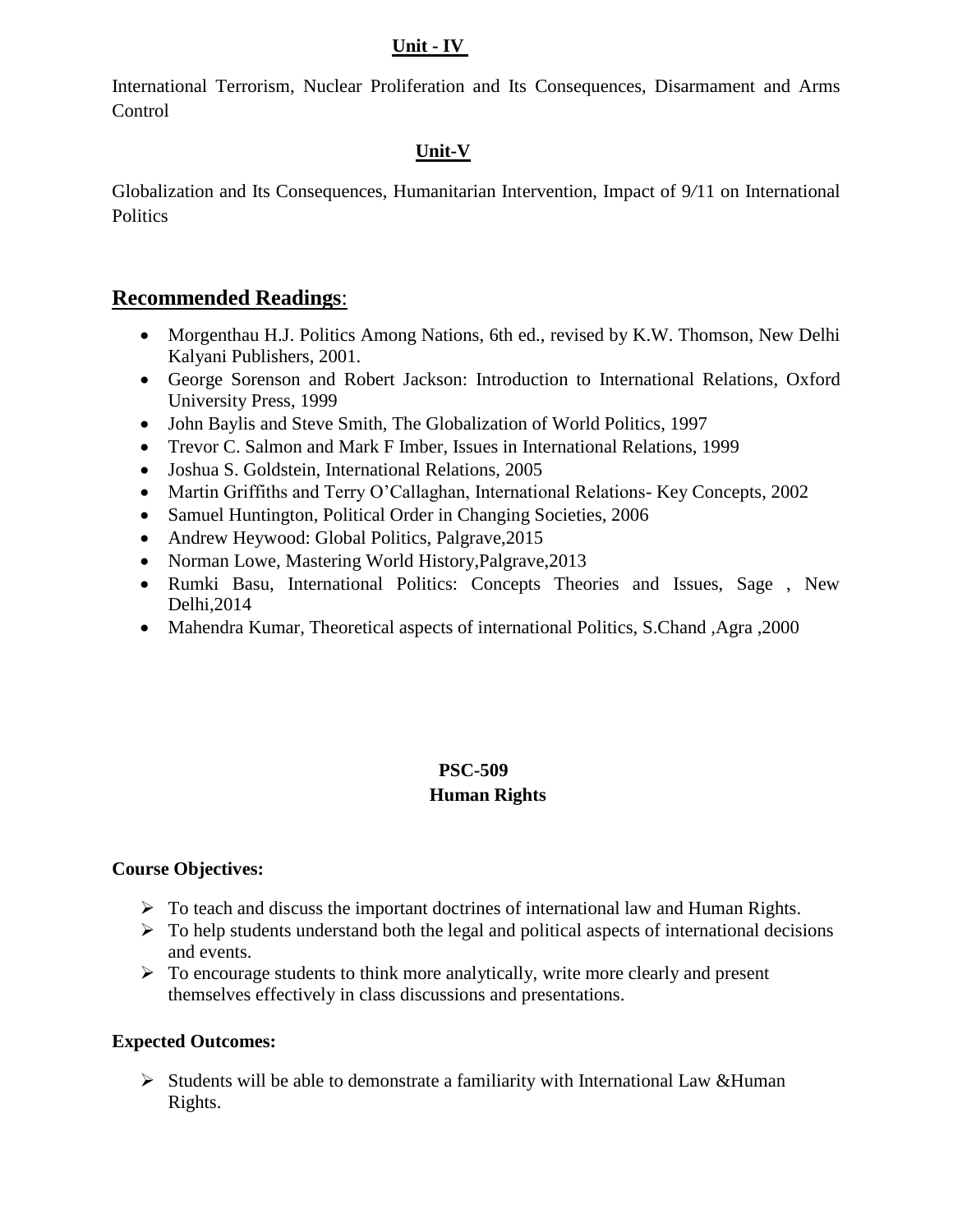$\triangleright$  Students will learn the history of the development of Human Rights and international legal norms and how those norms affect important political issues.

### **Unit-I**

Concept of Human Rights - Historical Development ,Emergence of Rights in Political Thinking Theories of Human Rights, First & Second Generation Rights Collective Rights & People's Rights

#### **Unit - II**

Human Rights and International Order, Human Rights and United Nations - Human Rights and Various Conventions**,** International Protection of Human Rights

### **Unit - III**

New Dimensions of Human Rights-Rights to Development, Human Rights and Peace, Rights of Women, Children and Other disadvantaged groups, Human Rights and Environment.

#### **Unit - IV**

Human Rights in India, Constitutional Guarantees**,** Role of Judiciary

### **Unit - V**

Globalization & Human Rights, Problems & Challenges to Human Rights, Violation of Human Rights

### **Recommended Readings**:

- R.C. Agarawal, International Law and Human Rights, 2014
- M.P.Tondon and V.K Anand, International Law and Human Rights, Allahabad Law Agency,
- S.K. Kappor, International Law&Human rights, Central Law agency, 2017
- O.P.Dhiman, Understanding Human Rights: An Overview, Kalpaz Publications, New Delhi, 2011
- J. Massey, Minorities in a Democracy: The Indian Experience, Manohar Publications, 1991
- Alok Kumar Meena, Human Rights in India: Concept and Concern, Pointer Publishers, 2014
- K.P.Saksena(Ed.), Human Rights and the Constitution: Vision and Reality, Gyan Publication House, New delhi, 2003
- R.C. Hingorani, Human Rights in India, Oxford and IBH Publishing Company, New Delhi, 1995
- K.M. Rhona Smith, International Human Rights, Oxford, 2003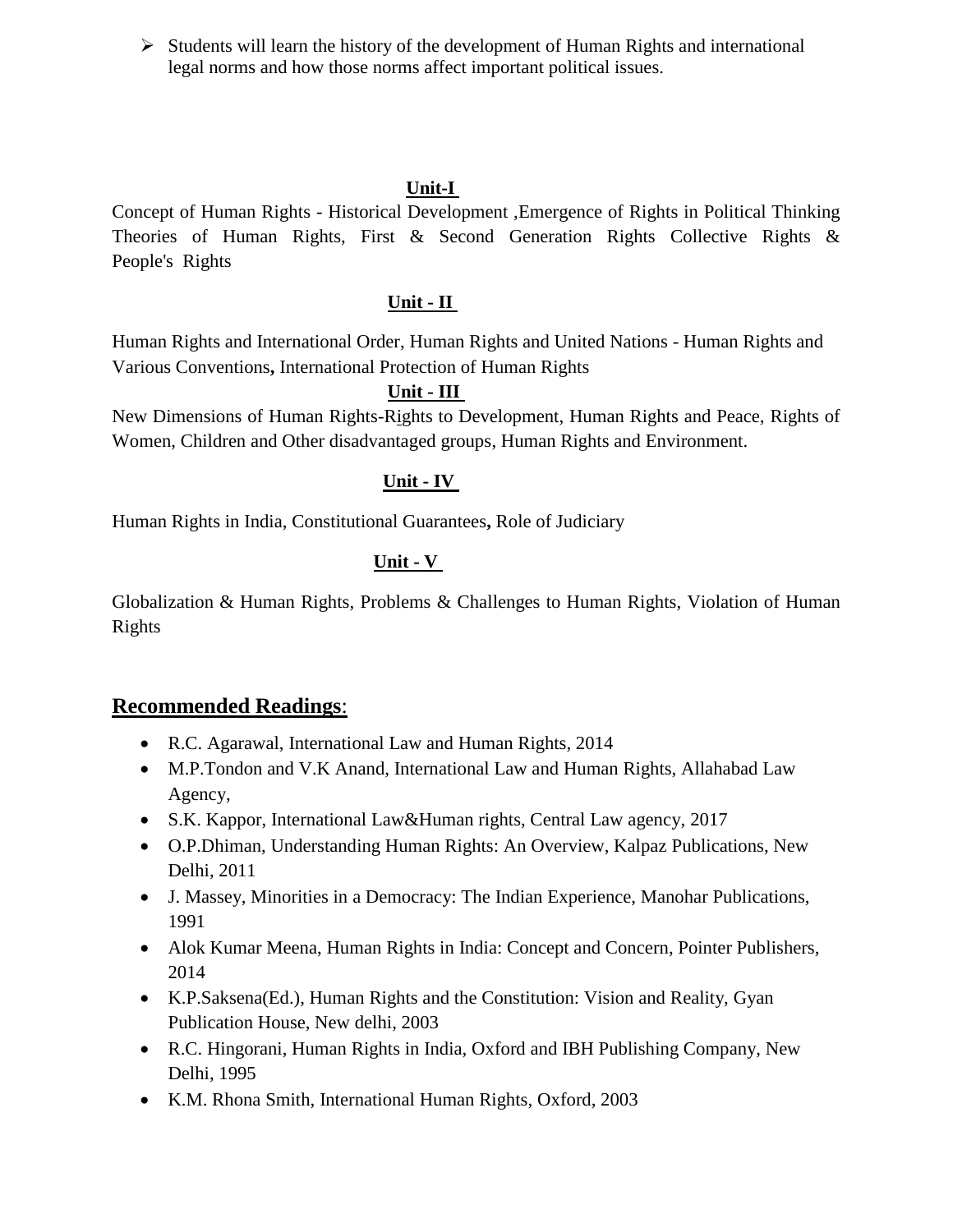J.R.Lewis and C.S. Skuthch(ed), The Human Rights Encylopedia, M. E. Sharpe, 2001

# **Semester III**

#### **PSC-601**

### **Theory of International Relations**

#### **Course Objectives:**

- $\triangleright$  This course introduces students to diverse traditions of theoretical endeavours in the International Relations as they have evolved around the world.
- $\triangleright$  The purpose of the course is to provide a thorough background in all schools of IR theory and the debates between them regarding their perspective on the nature of international politics.
- $\triangleright$  It will also make students familiar with alternative approaches in IR.

### **Expected Outcomes:**

- $\triangleright$  Students will be equipped with the latest trends in different theories of international relations.
- $\triangleright$  Students will be trained to develop a proper understanding and implications of the changing nature of international relations.
- $\triangleright$  Students are expected to develop a sound understanding of importance of the foreign policy.

### **Unit I**

Development of International Relations Theory, International System and International Relations, Realism, Neo-Realism

### **Unit II**

Liberalism, Neo-Liberalism Marxism, Neo-Marxism

### **Unit III**

National Interest, National Power, Balance of Power, Collective Security and World Peace,

### **Unit IV**

North-South Problems, WTO & Concerns of the Developing World, Environmental Issues

### **Unit V**

Diplomacy, Democratic Peace, End of History, Cultural Conflict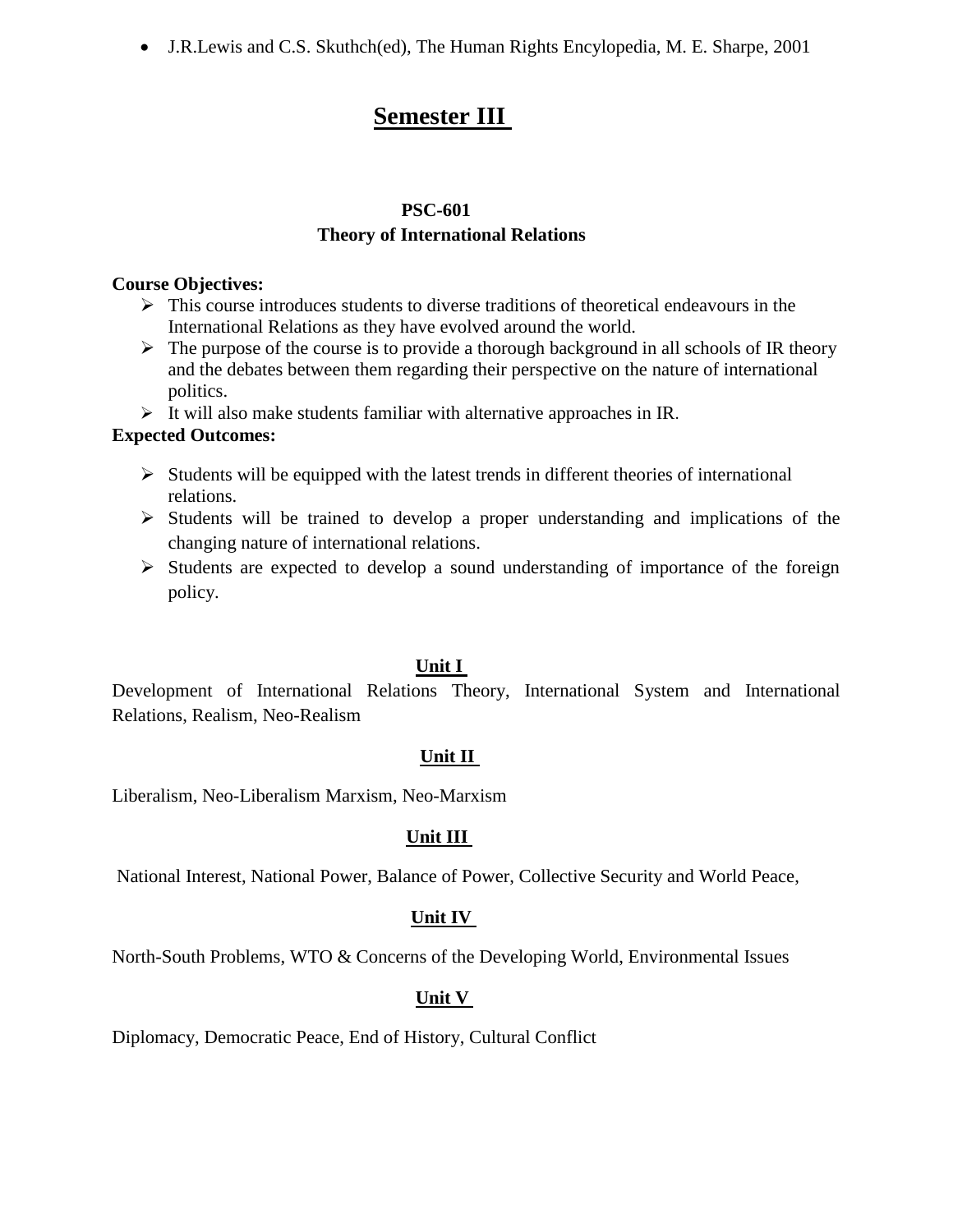# **Recommended Readings**:

- Robert H.Jackson, Geoege Sorensen, Introduction to International Relations: Theories and Approaches,Oxford Publications,2016
- Andrew Heywood, Global Politics, Palgrave Macmillan, 2011
- John Baylis,Patricia owens,Steve Smith,The Globlization of World Politics,Oxford University Press,2013
- Ken Booth (Ed), Realism in World Politics, Routledge, 2011
- Scott Burchill et al, Theories of International Relations 3rd ed., Basingstoke: Palgrave Macmillan, 2005.
- Steve Smith, Ken Booth and Marysia Zalewski, (eds.), International Theory: Positivism and Beyond, Cambridge: Cambridge University Press, 1996.
- Chris Brown with Kirsten Ainley, Understanding International Relations, 3rd Ed., Palgrave Macmillan, 2005.
- Rumki Basu, International Politics: Concepts Theories and Issues, Sage, New Delhi,2014
- Mahendra Kumar, Theoretical aspects of international Politics, S.Chand ,Agra ,2000

### **PSC-602 Indian Government and Politics in India**

### **Course Objectives:**

- $\triangleright$  To focus on awareness and dynamism of Indian political system.
- $\triangleright$  To develop an understanding about the different political institutions in India.
- To develop a nuanced understanding about Indian Party System and various socio political dimensions.

### **Expected Outcomes:**

- $\triangleright$  Students will be trained to develop a practical approach towards the Indian Political system.
- $\triangleright$  Students are expected to inculcate awareness about the latest trends in Indian Politics.
- $\triangleright$  Students will be able to understand the divisive politics and its role In Indian Political System.

### **Unit - I**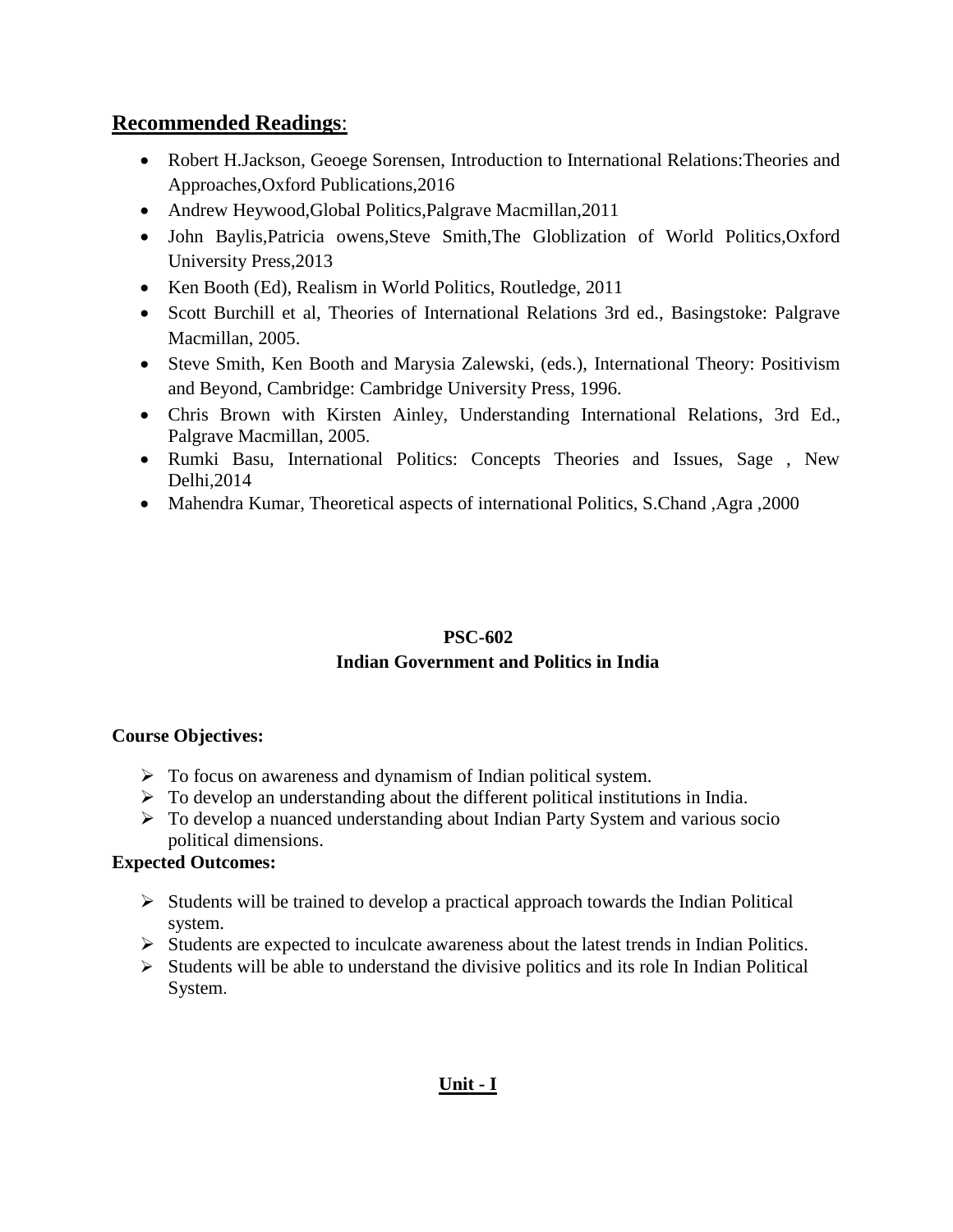Historical Background of the present Constitution system, Role of B.R Ambedkar in Constitution making, Nature and Salient features of Indian Constitution, Indian Federalism Union-State Relations.

### **Unit - II**

Fundamental Rights and duties, Directive Principles of State Policy.

### **Unit - III**

Chief Executive: president, Cabinet, Prime Minister, Legislature, Lok Sabha Rajya Sabha Supremacy of parliament, Speaker of Lok Sabha.

### **Unit - IV**

Judicial system-Supreme court, Judicial Review, Judicial Activism**.** 

### **Unit - V**

Party System, Pressure Groups, Public Opinion, Election Commission, Electoral Reforms.

### **Recommended Readings**:

- D.D.Basu, An Introduction to the Constitution of India, New Delhi, Prentice Hall, 1994
- Ted Robert Gurr, Why Men Rebel, Princeton University, 1969.
- B.Arora and D.V. Verney (eds.), Multiple Indentities in a Single State: Indian Federalism in a Comparative Perspective, Delhi, Konark, 1995.
- T.R. Andhyarujina, Judicial Activism and Constitutional Democracy in India, Bombay, N. M. Tripathi, 1992. G. Austin, Working on Democratic Constitution: The Indian Experience, Delhi, Oxford University Press, 2000
- M.V. Pylee, An Introduction to the Constitution of India, 1996
- Rajni Kothari, Politics in India, 1970
- S M Sayeed, Indian Political System,
- Norman D Palmer, The Indian Political System, 1961

### **PSC-651 Indian Administration**

### **Course Objective:**

- $\triangleright$  To develop a clear understanding of the historical context of Indian Administration.
- To enhance the ability to generate analytical approach on New Public Administration.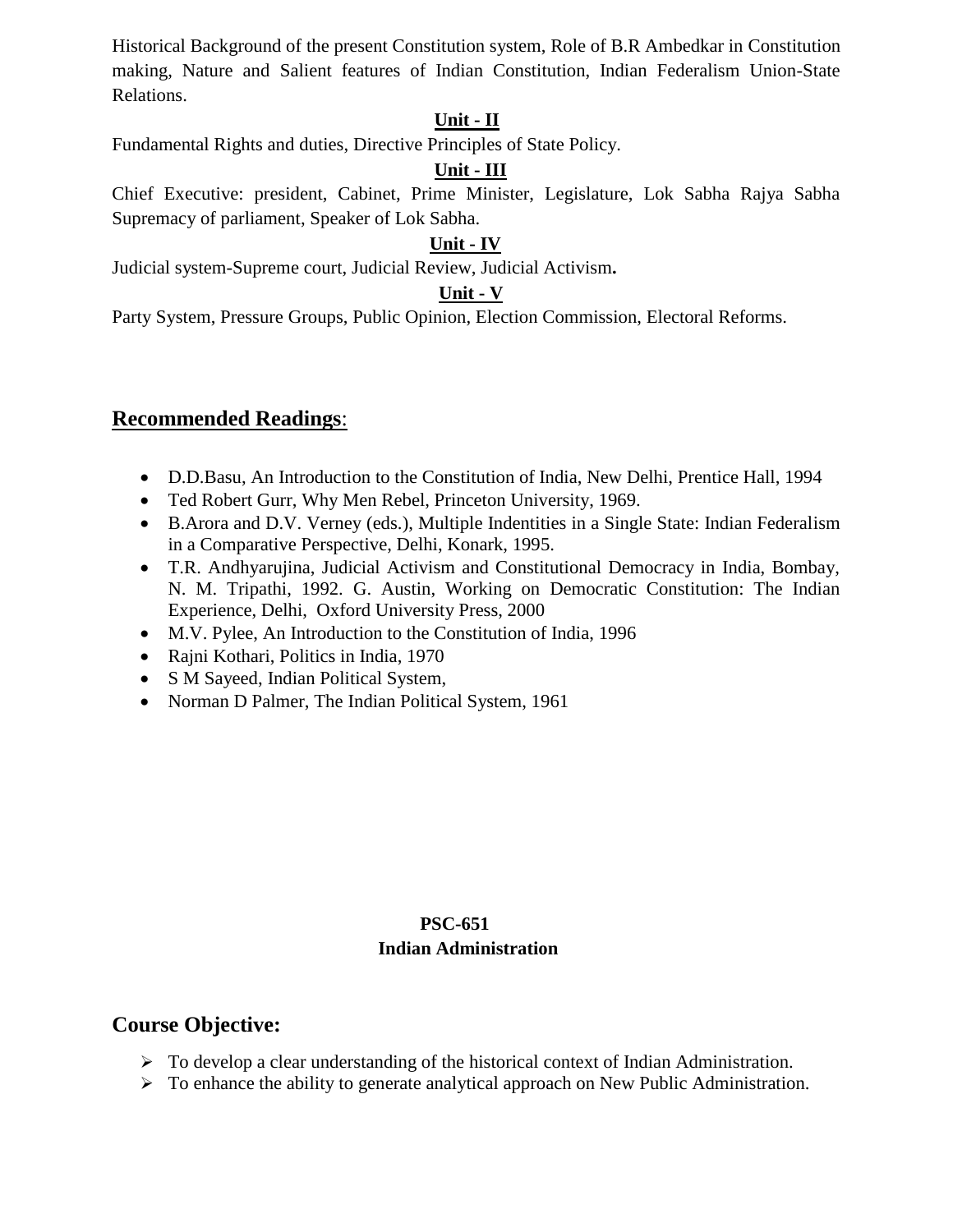$\triangleright$  To inculcate in students a critical awareness about legislative and judicial control over the administration.

### **Expected Outcome:**

- $\triangleright$  Students are expected to develop a sound understanding of different aspects of Indian Administration.
- $\triangleright$  Students will be equipped with the latest trends in Indian Administration.
- $\triangleright$  Students are expected to inculcate awareness about the good governance and Civil Society.

### **Unit- I**

Evolution of Indian Administration: Ancient Indian Period, Mughal Administration, British Administration

### **Unit II**

Political and Permanent Executive Structure of Central Administration: Central and Cabinet Secretariats, PMO Centre-State Relations: Legislative, Executive and Administrative, Planning and Financial. Control of Public Expenditure Parliamentary Control Comptroller and Auditor General, Redressal of Citizen's Grievances: Lok Pal and Lok Ayuktas.

#### **Unit -III**

Public Services- Union and State Public Service Commissions, Training of Civil Services. Niti Aayog, Planning Machinery at the State and District Levels.

### **Unit - IV**

Administration of Law and Order : Role of Central and State Agencies in Maintenance of Law and Order,

### **Unit - V**

District and Local Administration: Role and Importance of District Collector, District Rural Development Agency, Special Development Agency, Special Development Programmes. Local Self-Government

### **Recommended Readings**:

- Avasthi and Maheshwari, Public Administration, Agarwal Publications, 2011
- Albrow, Martin, Bureaucracy, London, Macmillan, 1978.
- Arora, Ramesh K, Comparative Public Administration: An Ecological Perspective, New Delhi, Associated Publishing House, 1979.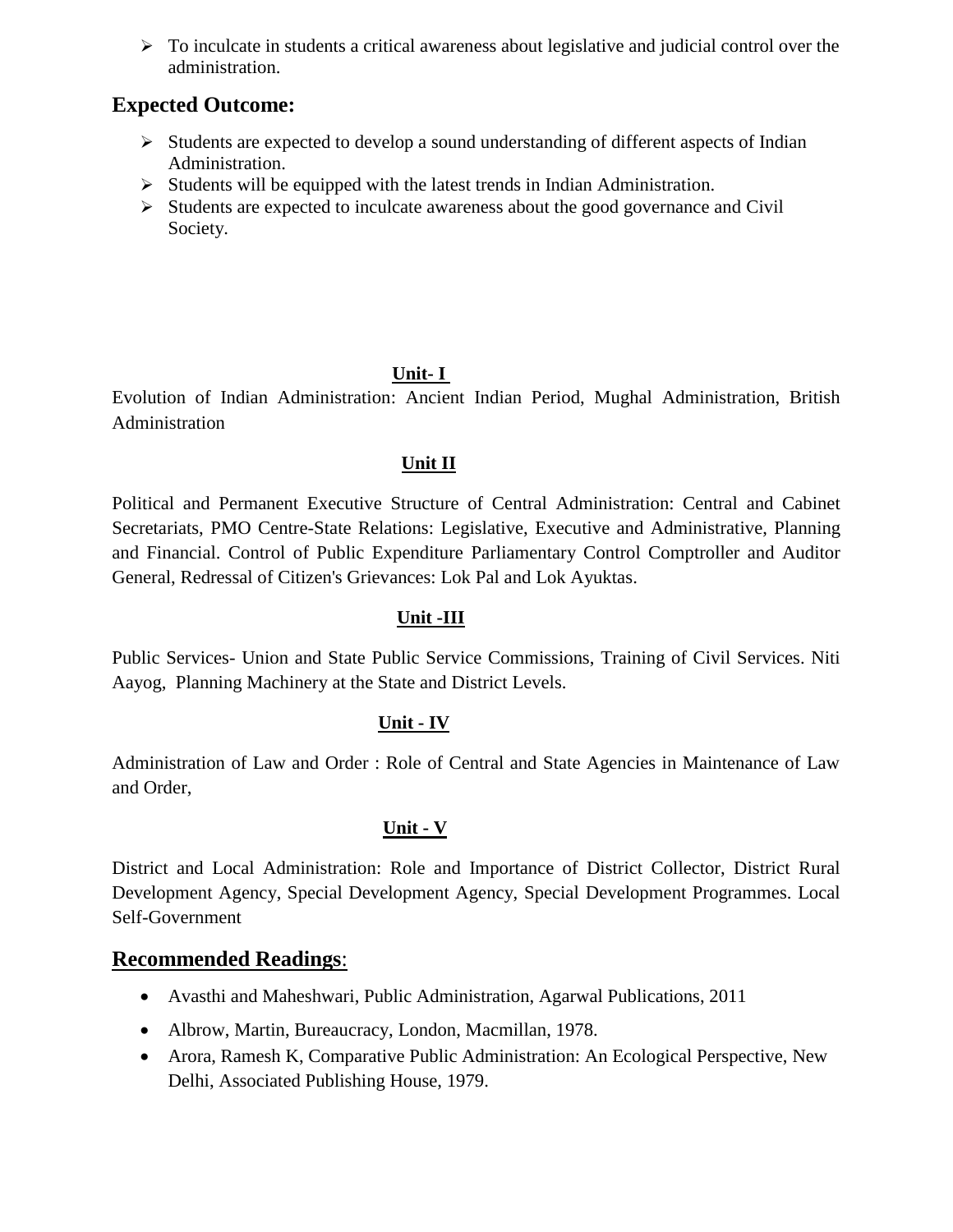- Bhattacharya, Mohit, Restructuring Public Administration Essays in Rehabilitation, New Delhi, Jawahar, 1999.
- Gant, George F., Development Administration: Concepts, Goals, Methods, Madison, University of Wisconsin Press, 1979.
- Henry, Nicholas, Public Administration and Public Affairs, Delhi, Prentice-Hall of India, 1999.
- Leftwich, A., 'Governance, in the State and the Politics of Development', Development and Change, Vol. 25r 1994.
- S R Maheshwari, Local Government in India, New Delhi, latest edition
- S.N. Jha and P.C. Mathur, Decentralization and Local Politics, 1999
- T.N. Chaturvedi and A. Dutta (ed), Local Government IIPA
- M. Bhattacharya, Essays in Urban Government
- S RMaheshwari, Bharat me Sthaniya Shasan

# **PSC-652 Ancient Indian Political Thought**

### **Course Objectives:**

- $\triangleright$  To develop an understanding of main sources of the political tradition in ancient and its development in modern times.
- $\triangleright$  To focus on key thinkers from ancient to modern times to understand their seminal contribution to the evolution of political theorizing in India and western world.
- $\triangleright$  To inculcate in students an analytical understanding about contribution of political thinkers and their relevance in contemporary politics.

### **Expected Outcomes:**

- $\triangleright$  Students will be trained to develop a proper understanding of the Political Ideas of different political thinkers.
- $\triangleright$  Students will be able to connect contemporary political system with political ideas.
- $\triangleright$  Students are expected to develop a sound thinking about different political thinkers

### **Unit - I**

Ancient Indian Political Thought: Sources, Thought, Features and Philosophical contents.

### **Unit - II**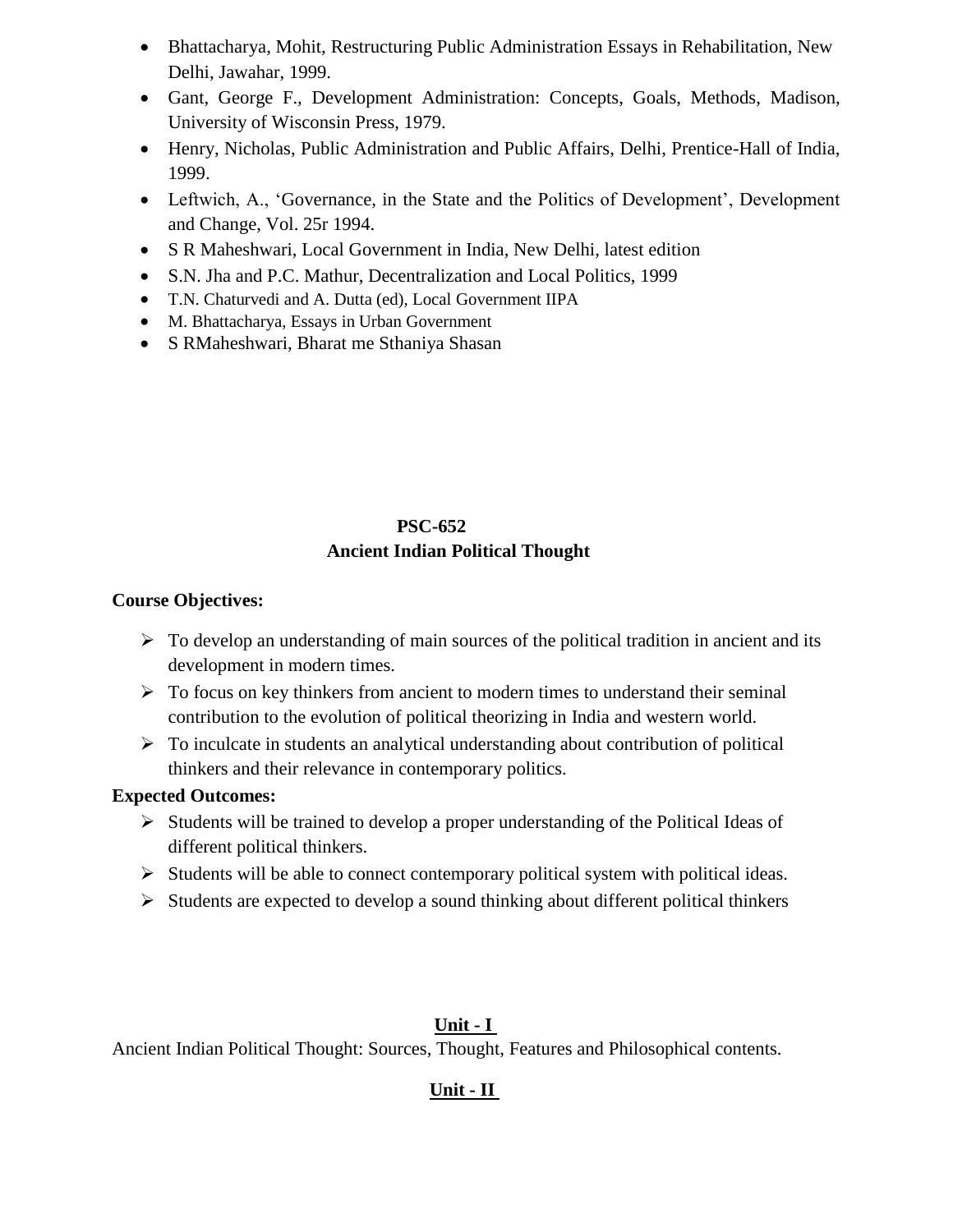The Hindu Conception of man and state, School of Thought. Vedanta and Buddhist School of Thought.

### **Unit - III**

Theory of Karma and Four Purusharthas, Ancient Indian Social Organisation, Ancient Indian Political Organisations.

### **Unit- IV**

Conception of Rajdharma and Dandneeti in Shantiparva (Mahabharat).

### **Unit-V**

Political Ideas of Manu, Kautilya and Shukra.

### **RECOMMENDED READINGS:**

- Appadorai, Documents on Political thought in Modern India, 2 Vols, Bombay, Oxford University Press, 1970
- K. Damodaran, Indian Thought: A critical survey, London, Asia Publishing House, 1967*.*
- S. Ghose, The Modern Indian Political Thought, Delhi, Allied, 1984
- V. B. Karnik, M. N. Roy: Political Biography, Bombay, Jagriti, 1978.
- R. Iyer, The Moral and Political Thought of Mahatma Gandhi Delhi, Oxford University Press, 1973.
- V. S. Narvane, Modern Indian Thought, New Delhi, Orient Longman, 1978.
- V.R.Mehta, Foundation of Indian Political Thought, An Interpretation :From Manu to Present Day, Manohar Publications, New Delhi,2000

### **PSC-653 Constitutional Development of India**

### **Subject Objectives:**

- $\triangleright$  To focus on awareness of Constitutional Development of India &Indian political system.
- $\triangleright$  To develop an understanding about the different Constitutional offices in India.
- To develop a nuanced understanding about Indian Party System.

### **Expected Outcomes:**

- $\triangleright$  Students will be trained to develop a practical approach towards the Indian Constitution.
- $\triangleright$  The students are expected to inculcate awareness about the rights and duties as furnished by the Constitution of India.
- $\triangleright$  Students will be able to understand about our constitutional institutions and authorities and their role in Indian Political System.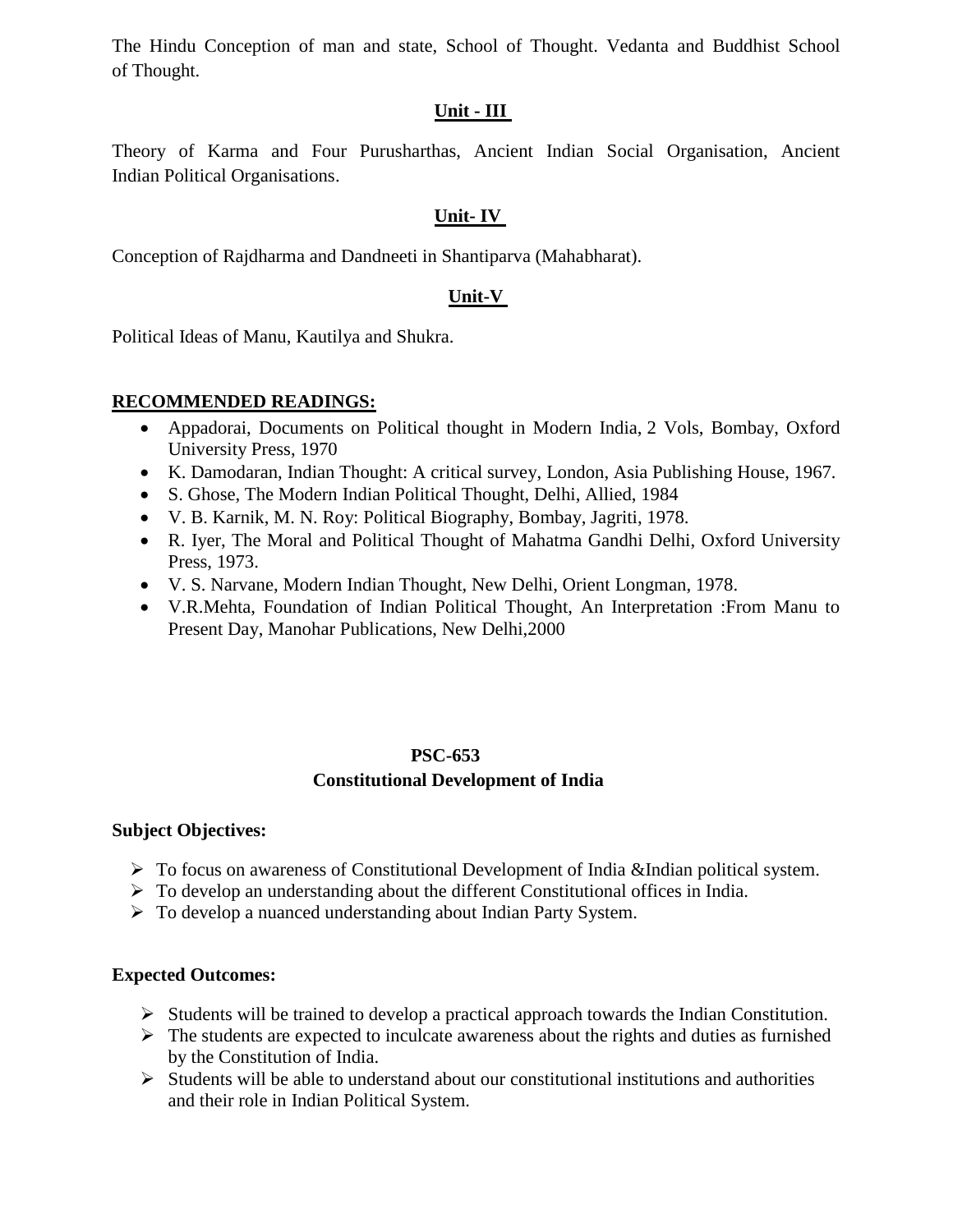#### **Unit - I**

The Government of India Act 1858, Indian Council Act 1861, Indian Council Act 1892.

#### **Unit - II**

Indian Council Act 1909 (Morley-Minto Reforms), Montague Chelmsford Report and the Government of India Act 1919.

### **Unit - III**

Nehru Report, Simon Commission, Round Table Conferences, Communal Award, Government of India Act 1935.

#### **Unit - IV**

August offer of 1940, Cripps Mission, Cabinet Mission, Mountbatten Plan.

#### **Unit - V**

The Indian Independence Act 1947, Characteristics of the Constitution of India.

#### **RECOMMENDED READINGS:**

- S.C.Kashyap; Constitution:An Introduction to India's Constituions&Constitutional Law,Goodreads,1994
- D D Basu; An Introduction to Indian Constitution,Lexis Noxis,2018
- S. M Saeed; Bhartiya Rajnitik Vyavastha,Bharat Book Centre,Lucknow,2015
- J.C.Johari, Indian Politics, Vishal Publication, Jalandher, 2015.
- Bidyut Chakrabarty & Rajendra Kr Pandey, Indian Government and Politics, Sage, 2008
- L.N.Sharma,The Indian Prime Minister: Office and Powers of India, New Delhi, Macmillan, 1976
- S.R.Sharma, The Indian Federal Structure, Allahabad, Central Book Depot, 1967
- M.N. Srinivas, Caste in Modern India and Other Essays, Bombay, Asia Publishing House, 1962
- R.Thakur, The Government & Politics of India, London, Macmillan, 1995

### **PSC-654 India and Its Neighbours**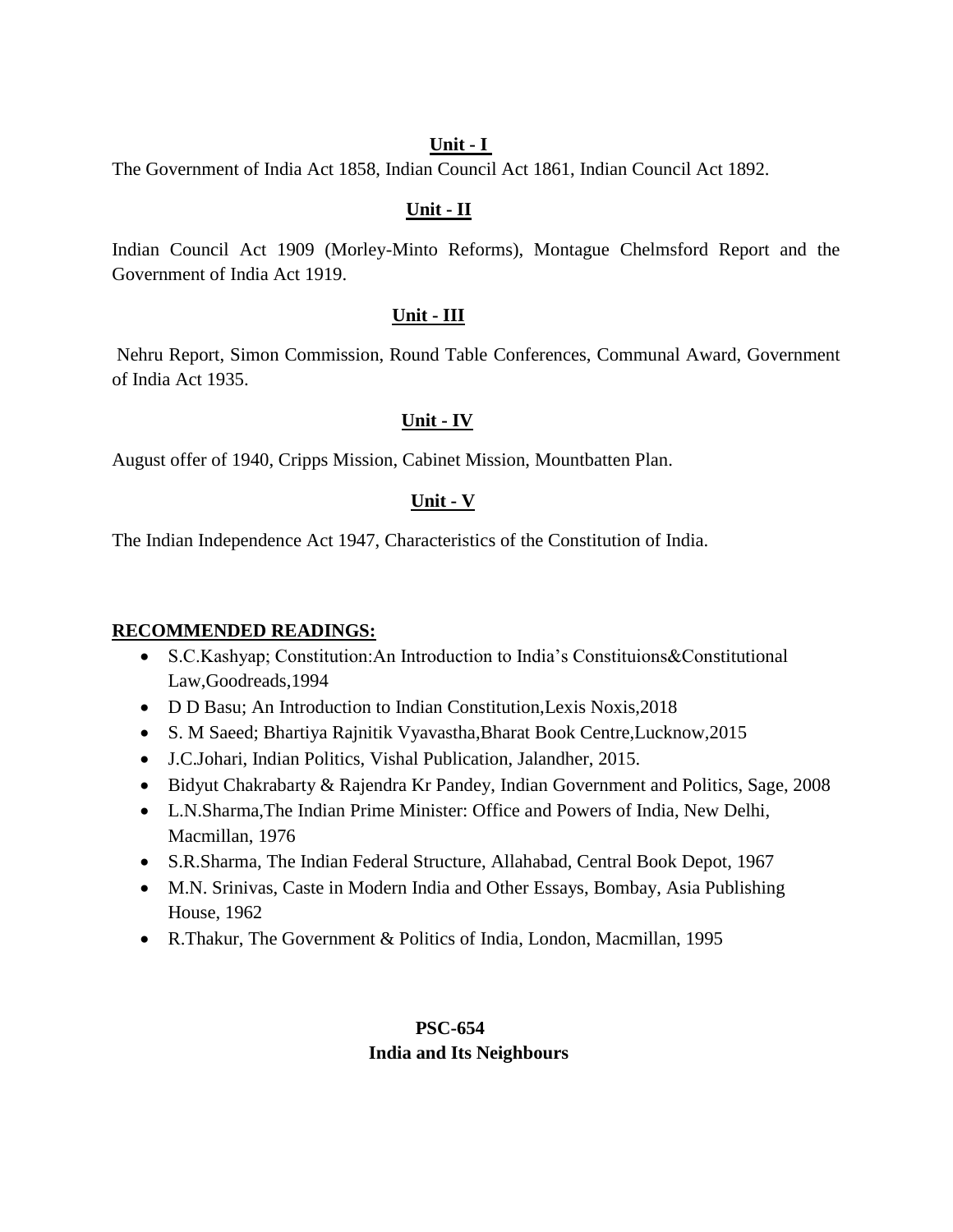# **Course Objectives:**

- $\triangleright$  The course introduces the key determining principles of India's foreign policy to students with particularly neighbours.
- $\triangleright$  This paper is about the internal and external determinants of Indian foreign policy and its evolution since independence as well as the new pressures brought about by economic globalization and how India has sought to respond to them by involving itself and interrogating various regional and global groupings.
- $\triangleright$  It highlights the central realities, issues and developments pertaining to India's foreign policy at region.

### **Expected Outcomes:**

- $\triangleright$  Students will be able to impart an understanding of India's important bilateral relationships and the country's role in global economic and political regimes.
- $\triangleright$  Students will be aware of the major security challenges facing the country in the 21st century.

### **UNIT I**

India's Neighbourhood: An Introduction India's Neighbouhood Policy: Key Features  **UNiT II**

Evolution of India's Neighbourhood Policy since 1947 The Concept of India's 'Extended' Neighbourhood

### **Unit III**

India's Relations with Pakistan; Key Issues The Issue of Kashmir The Issue of Terrorism Arms Race Between India and Pakistan Peace Process Between India and Pakistan

### **Unit IV**

Key Features of India's Policy towards Its Smaller Neighbours: India-Sri Lanka Relations India-Nepal relations India-Bangladesh Relations India-Bhutan Relations

### **Unit V**

Role of External Powers in India's Neighbourhood: India's Concerns and Policies Importance of Indian Ocean for India Nuclear Proliferation in South Asia: Problem and Solution

### **RECOMMENDED READINGS:**

- Appadorai, A. (1981) Domestic Roots of Foreign Policy. New Delhi: Oxford University Press
- Bandhopadhyaya, J. (1970) Making of India's Foreign Policy. New Delhi: Allied.
- Mishra, K.P. (ed.) (1969) Studies in India's Foreign Policy. New Delhi:
- Nayar, B.R and Paul, T.V. (2003) India in the World Order. New York: Cambridge University Press.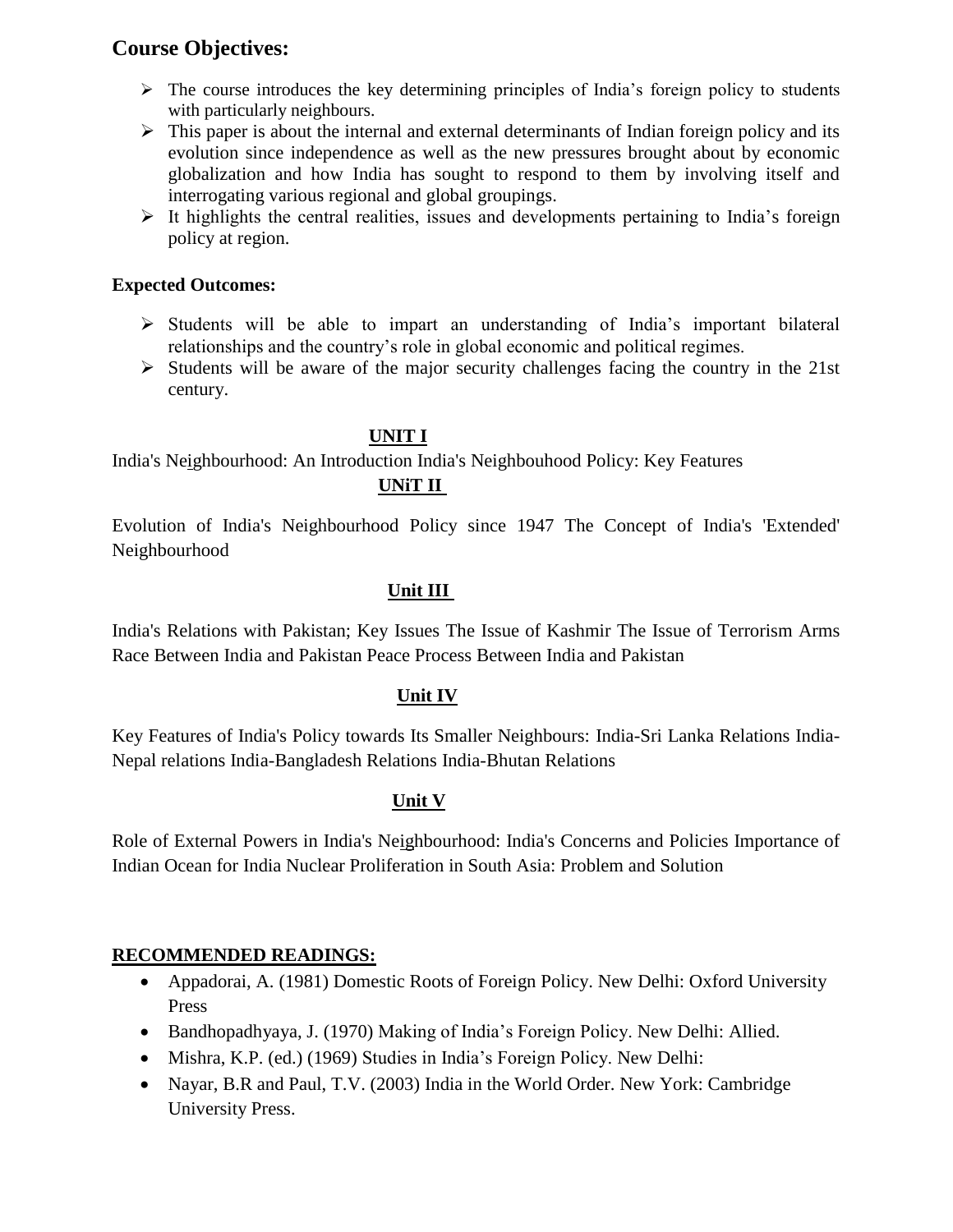- Ahmed, Imtiaz., State and Foreign Policy: India's Role in South Asia, Delhi, Vikas Publishing House Ltd, 1993.
- Bandyopadhyaya, Jayanta, The Making of India's Foreign Policy. New Delhi, Allied, 1970.
- Sikri, Rajiv: Challenge and Strategy: Rethinking India's Foreign Policy, Sage Publications Ltd, New Delhi, 2008
- Vaniak, Achin: (ed.) India Engages the World, Oxford University Press, New Delhi, 2013
- Raja Mohan, C.: Samudra Manthan: Sino-Indian Rivalry in the Indo-Pacific, Oxford University Press, New Delhi, 2014.
- Raja Mohan, C.: Crossing the Rubicon: The Shaping of India's New Foreign Policy, Penguin Books, New Delhi, 2003.
- Muni, S.D.: India's Foreign Policy: The Democracy Dimensions, Cambridge University Press India Pvt. Ltd, New Delhi, 2010
- Muni, S.D.: (ed), Emerging Dimensions of SARC, Cambridge University Press India Pvt. Ltd., Delhi, 2010.
- Khanna, V.N.: Foreign Policy of India, Vikas Publishing House Pvt. Ltd., New Delhi, 2009
- Dixit, J.N.: India's Foreign Policy and Its Neighbours, Gyan Publishing House, New Delhi, 2001.
- Dubey, Muchkund India's Foreign Policy: Coping With The Changing World, New Delhi Pearson Publishers, 2012.
- David M. Does the Elephant Dance? Contemporary Indian Foreign Policy, Oxford: OUP,2012.
- Pant, Harsh V. and Kanti P. Bajpai (eds).India's Foreign Policy: A Reader, New Delhi: OUP, 2013.
- Shivshankar Menon, India and Asian Geopolitics: The Past, Present, Brookings Institutions, 2021

### **PSC-655 International Organization**

### **Course Objectives:**

- $\triangleright$  To develop a clear understanding of the International Organization and its relevance.
- $\triangleright$  The course examines the myriad ways in which states have brought order and organization to their international conduct, with special emphasis on the functions and activities of formal international institutions.

### **Expected Outcomes:**

 $\triangleright$  Students will be able to show a familiarity with a wide range of substantive issues in international organization.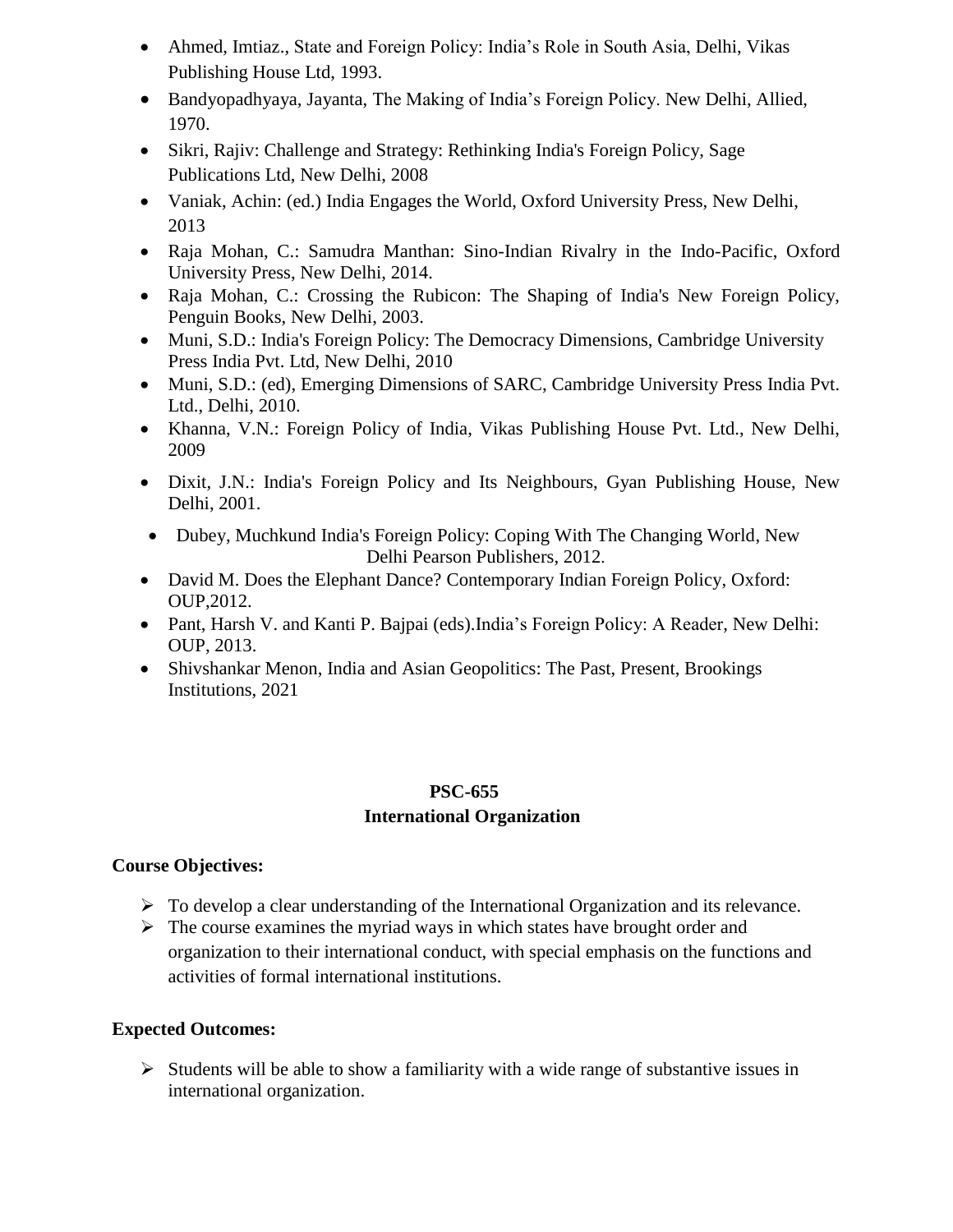$\triangleright$  Students will be able to understand the basic functioning of the most important institutions in international society in maintaining international peace and security

#### **Unit - 1**

Meaning and Nature, Development of International Organization. Factors contributing to the growth of International Organization

### **Unit -II**

League of Nations : Origin and Organization, Aims and Objectives. Organs : Secretariat Council, Assembly; Permanent Court of International Justice, Mandate System. Role of the League: Its Success and Failure

### **Unit-III**

United Nations: Formation, Principles and Purposes, Membership, Principle Organs and their Functions, Secreatry-General, Power Politics and Bloc Politics in the Functioning of the U.N., United Nations and Human Rights.

#### **Unit - IV**

Specialized Agencies : Meaning and Nature, Organization and functions of UNSECO, WHO, FAO, ILO

### **Unit - V**

Regional Organizations: ASEAN, BRICS, SCO, SAARC, EU.

### **RECOMMENDED READINGS:**

- Arches Cliver: International Organisations, Oxford, 1995.
- Shashi Shukla, Antar'rashtriya Sangathan, Bharat Book Centre,Lucknow,2008
- Archer C. International Organization, New York, St.Martin Press, 1975.
- Asha Hans The United Nations, Delhi, Amar Parkashan1986.
- Bennett A.L. International Organisations: Principlesand Issues, Englewood cliffs N.J., Prentice Hall, 1977.
- Berridge E. Return to the UN: UN Diplomacy inRegional Conflicts, Sussex, Wheatsheaf,1991.
- Bilgrami S.J.R. International Organizations: A View From Within, New Delhi, Vikas, 1977
- Rumki basu, The UN structure and functions of an International Organisation, Sterling Publications, 2011.
- Bilgrami: International Organizations, New Delhi,Vikas, 1977.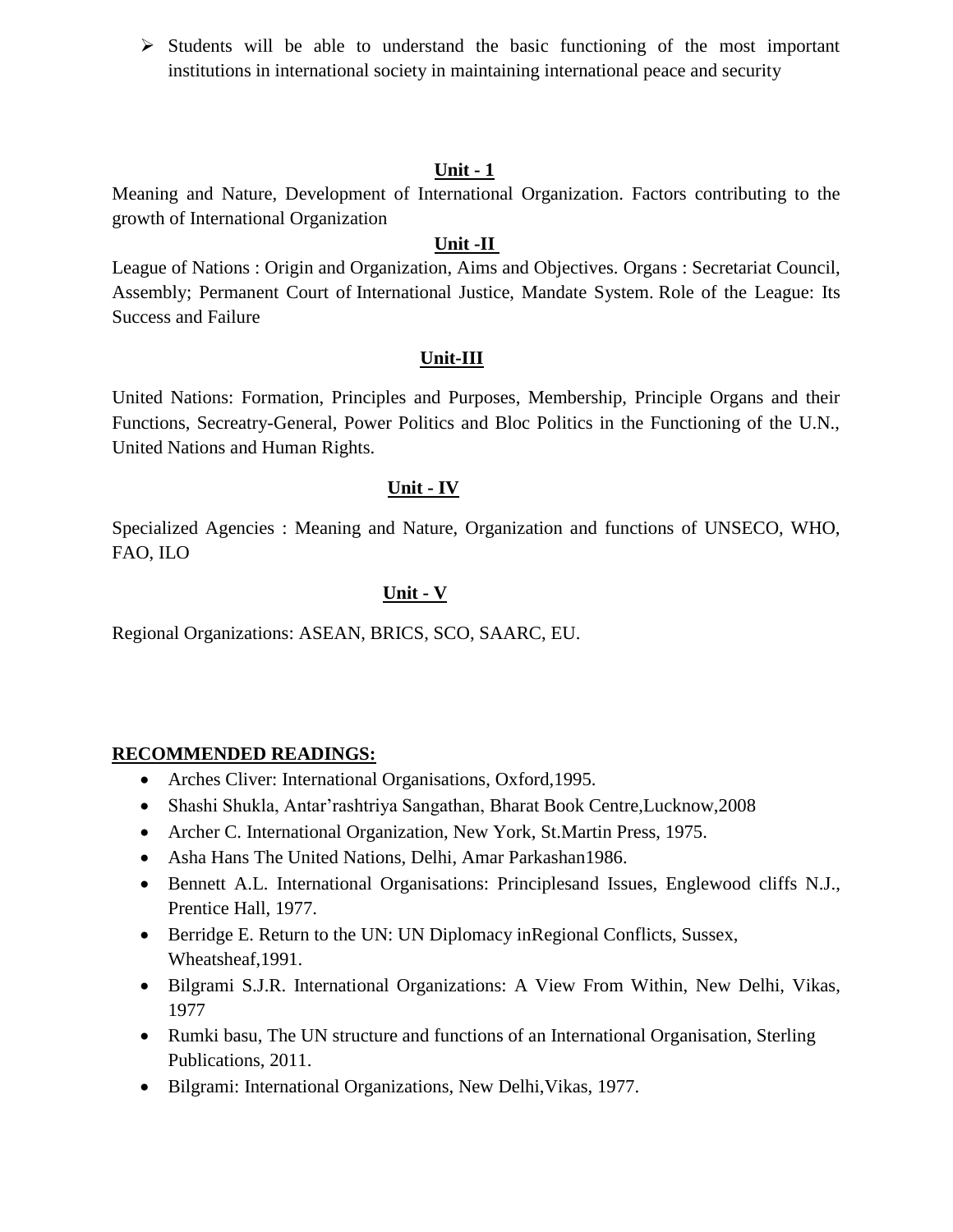Goodrich I..M. United Nations in a changed World, New York,Columbia University Press, 1974.

### **PSC-656 Foreign Policy of Major Powers**

### **Course Objectives:**

- The course introduces the key determining principles of Foreign Policy of Major Powers**.**
- $\triangleright$  This paper is about the internal and external determinants of foreign policy of major powers and its evolution since independence as well as the new pressures brought about by economic globalization and how various nations has sought to respond to them by involving itself and interrogating various regional and global groupings.
- $\triangleright$  It highlights the central realities, issues and developments pertaining to countries' foreign policy.

#### **Expected Outcomes:**

- $\triangleright$  Students will be able to impart an understanding of nation's important bilateral relationships and the country's role in global economic and political regimes.
- $\triangleright$  Students will be aware of the major security challenges facing the country in the 21st century.

### **UNIT-I**

Foreign Policy of Major Powers: Importance of the Study Trends in Foreign Policies of Major Powers

### **UNIT II**

Foreign Policy of the United States: Key determinants and objectives, features of the US foreign policy, US policy towards India, US policy on non-proliferation and terrorism

### **UNIT III**

Foreign Policy of Russia: Russia's foreign policy in the post-Cold War period, Russia's relations with the U.S. and China, Russia's relations with India

### **UNIT IV**

Foreign Policy of China: Key Objectives, China's rise as a major power and its implications for world politics, China's policy towards South Asia and South-east Asia

### **UNIT V**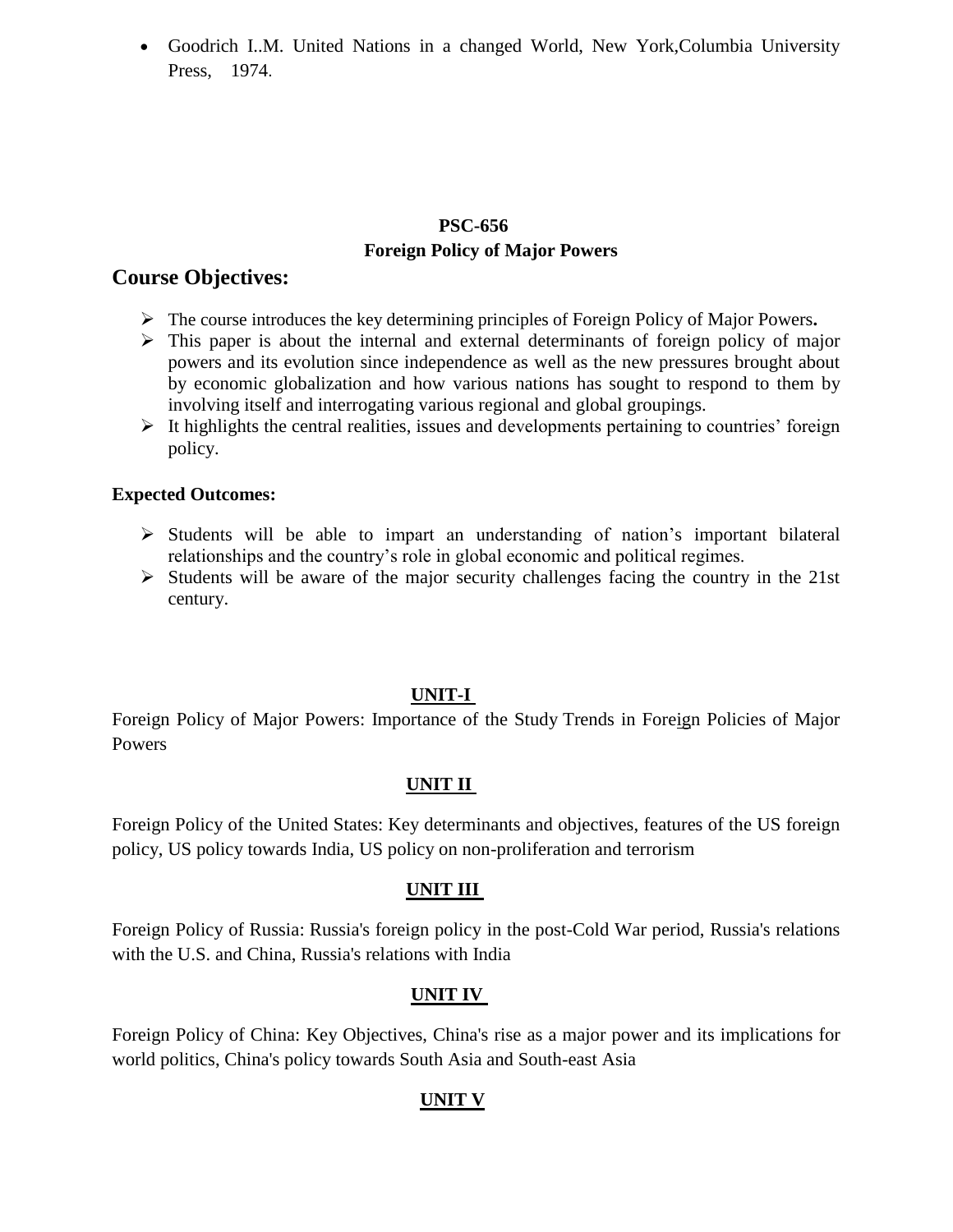Foreign Policy of Japan: Key features of Japan's foreign policy, Japan's engagement with China and Russia after the end of the Cold War, Japan's engagement with Southeast Asia, Indo Japan relations

### **RECOMMENDED READINGS:**

- American Foreign Policy since World War Ii by Steven Hook, CQ Press, 2018
- A Concise History of U.S. Foreign Policy 2017 Edition by Joyce P.Kaufman , Rowman & littlefield
- American Foreign Policy by Viotti Paul R. Polity Press, New York, 2010
- New Russian Foreign Policy, Brookings Institution , 2015
- Russian Foreign Policy Since 1990 by Shearman Peter
- Chinas Foreign Policy, Ravi Ranjan, Sumit Enterprises,2013
- China and The World by Shambaugh David, Oxford University Press, 2017
- The Foreign Policy of Japan by Ear Miyaoka Tsunejiro, 2015

# **Semester IV**

### **PSC-604 FOREIGN POLICY OF INDIA**

### **Course Objectives:**

- $\triangleright$  This paper is about the internal and external determinants of Indian foreign policy and its evolution since independence as well as the new pressures brought about by economic globalization and how India has sought to respond to them by involving itself and interrogating various regional and global groupings. Particular attention is paid to Indian post-cold War relations with various countries and regions.
- $\triangleright$  It highlights the central realities, issues and developments pertaining to India's foreign policy at the bilateral, regional and global levels.

### **Expected Outcomes:**

- $\triangleright$  Students will be able to impart an understanding of India's important bilateral relationships and the country's role in global economic and political regimes.
- $\triangleright$  Students will be aware of the major security challenges facing the country in the 21st century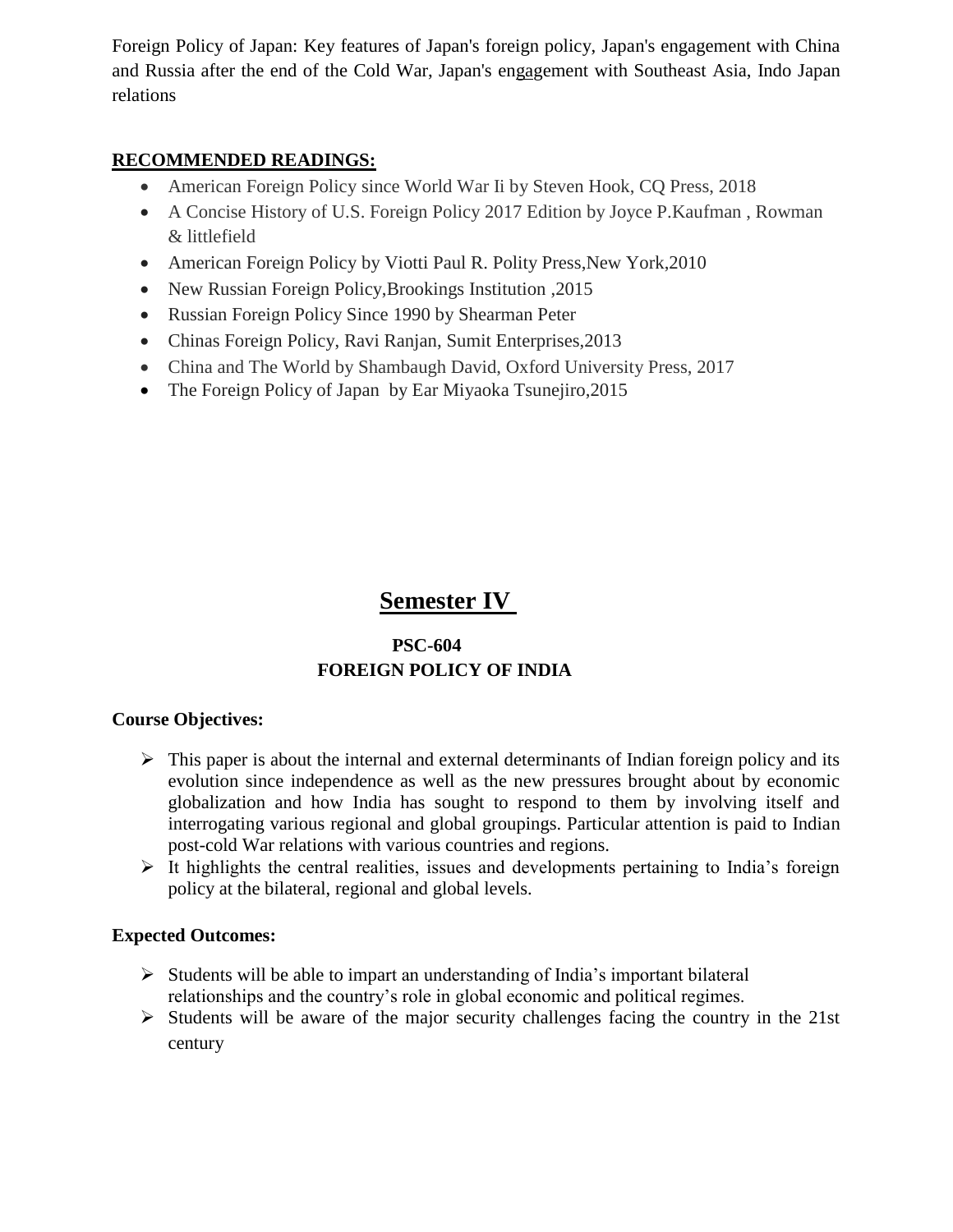#### **Unit 1**

India's foreign policy: Determinants and objectives Evolution of India's Foreign Policy Key features of Indian foreign policy Challenges for Indian Foreign Policy

### **Unit II**

India and the United Nations, India's Role in the NAM, India's Role in Disarmament

### **Unit III**

India's Engagement with West Asia India's Engagement with ASEAN India's Look East and Act East Policies

### **Unit IV**

India's Policy towards South Asia India's Role in SAARC India's Nuclear Policy

### **Unit V**

India's Post-Cold War Relations with Major Powers: United States, Japan, Russia, China

### **RECOMMENDED READINGS:**

- Appadorai, A. (1981) Domestic Roots of Foreign Policy. New Delhi: Oxford University Press
- Bandhopadhyaya, J. (1970) Making of India's Foreign Policy. New Delhi: Allied.
- Mishra, K.P. (ed.) (1969) Studies in India's Foreign Policy. New Delhi:
- Nayar, B.R and Paul, T.V. (2003) India in the World Order. New York: Cambridge University Press.
- Ahmed, Imtiaz., State and Foreign Policy: India's Role in South Asia, Delhi, Vikas Publishing House Ltd, 1993.
- Bandyopadhyaya, Jayanta, The Making of India's Foreign Policy. New Delhi, Allied, 1970.
- Sikri, Rajiv: Challenge and Strategy: Rethinking India's Foreign Policy, Sage Publications Ltd, New Delhi, 2008
- Vaniak, Achin: (ed.) India Engages the World, Oxford University Press, New Delhi, 2013
- Raja Mohan, C.: Samudra Manthan: Sino-Indian Rivalry in the Indo-Pacific, Oxford University Press, New Delhi, 2014.
- Raja Mohan, C.: Crossing the Rubicon: The Shaping of India's New Foreign Policy, Penguin Books, New Delhi, 2003.
- Muni, S.D.: India's Foreign Policy: The Democracy Dimensions, Cambridge University Press India Pvt. Ltd, New Delhi, 2010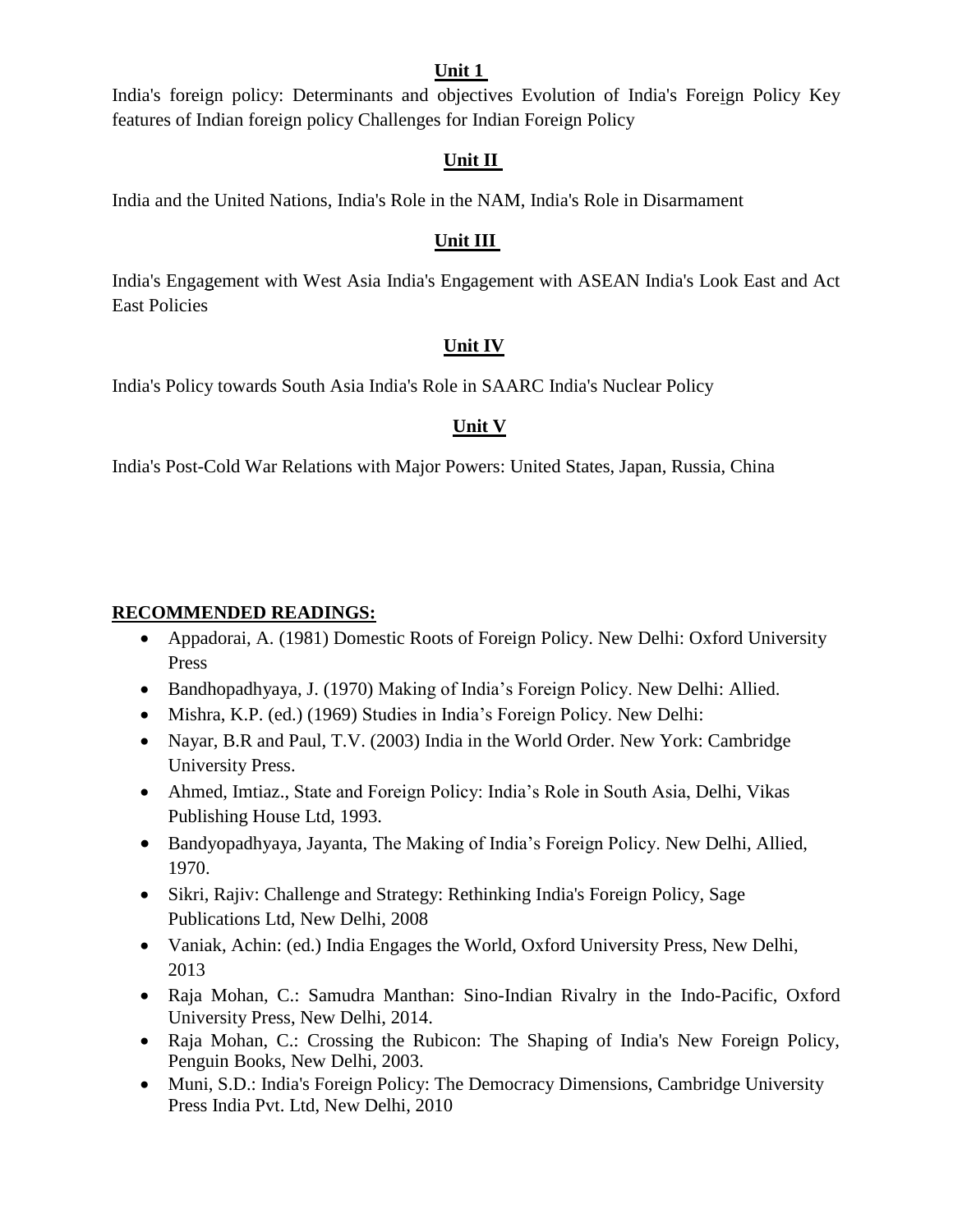- Muni, S.D.: (ed), Emerging Dimensions of SARC, Cambridge University Press India Pvt. Ltd., Delhi, 2010.
- Shivshankar Menon, India and Asian Geopolitics: The Past, Present, Brookings Institutions, 2021
- S. Jaishankar, The India Way: Strategies for Uncertain World, Harper Collins, New Delhi,2020

### **PSC-605 STATE POLITICS IN INDIA**

#### **Course Objective:**

- $\triangleright$  This course focuses on societal dynamics and their impact on political processes.
- $\triangleright$  It identifies specific themes which are significant for the study of politics in India, explores the way in which these themes have acquired salience, and how their changing forms have impacted upon the nature and course of Indian politics.
- $\triangleright$  It seeks in particular to understand how state and politics are informed by social processes and political mobilizations, historically and in contemporary contexts.

#### **Expected Outcome:**

- $\triangleright$  Students will be trained to develop a theoretical and practical approach towards the politics of India.
- $\triangleright$  The students are expected to inculcate awareness about the changing dynamics of India's politics.
- $\triangleright$  Students will be able to understand the divisive politics and its role in Indian Political System.

### **Unit - I**

Dynamics of State Politics: Language, Cast, Religion, Secularism and Minorities

### **Unit - II**

Politics of President Rule, Politics of Amendment and Politics of Defection

### **Unit -III**

State Government, Governor, Chief Minister & State Legislation, Assembly.

### **Unit - IV**

Politics of Agitation, Party Politics with special reference to UP, Socio-economic determination

### **Unit - V**

Socio-Economic Determinations, Panchayati raj System & Its impact on state politics, Local Administration*/*Local Bodies.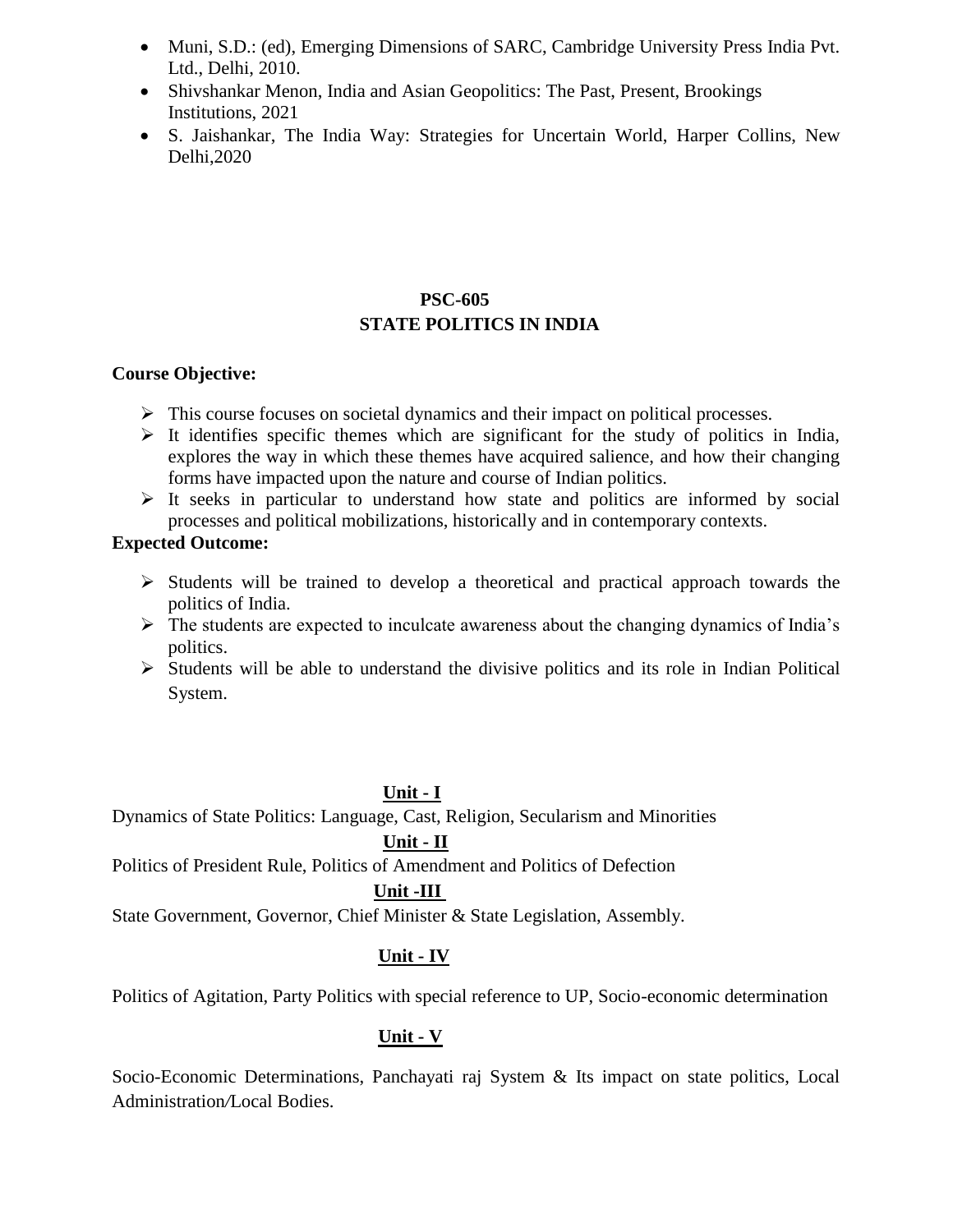### **RECOMMENDED READINGS:**

- Rajni Kothari, Politics in India, Orient Blackswan, 2012
- Rajni Kothari, Caste in Indian Politics, Orient Blackswan, 1995
- Bidyut Chakrabarty & Rajendra Kr Pandey, Indian Government and Politics, Sage, 2008
- Atul Kohli, India's Democracy: An Analysis of Changing State-Society Relations, Orient Longman, New Delhi, 1991.
- Atul Kohli (ed.), The Success of India's Democracy, Cambridge University Press, Cambridge, 2001.
- Atul Kohli, Democracy and Development: Essays on State, Society, and Economy, OUP, New Delhi, 2009.
- Atul Kohli, State and Development, CUP, Cambridge, 2007.
- Baldev Raj Nayar (ed.), Globalization and Politics in India, OUP, New Delhi, 2007
- Myron Weiner, State Politics in India,
- Sharma, Jain, Nema, State Politics in India (also available in Hindi)
- Iqbal Narain State Politics in India,
- Sudipto Kaviraj Politics in India,
- Zoya Hasan, S N Jha, R. Khan, The State, Political Processes and Identity; Reflection on Modern India,
- A P.Singh, Social Movement and Developmental Process in Contemporary India
- Niraja Gopal Jayal and Pratap Bhanu Mehta (eds), The Oxford Companion to Politics in India,Oxford University Press, New Delhi,2013

### **PSC-606 Research Methodology**

### **Course Objectives:**

- $\triangleright$  To introduce students to the approaches and methodologies of research in academic writings.
- $\triangleright$  To make students aware of different issues concerning research work like ethics of research, documentation and publications.

### **Expected Outcomes:**

After completion of the course students will be able to-

 $\triangleright$  Make students capable of writing research paper and thesis.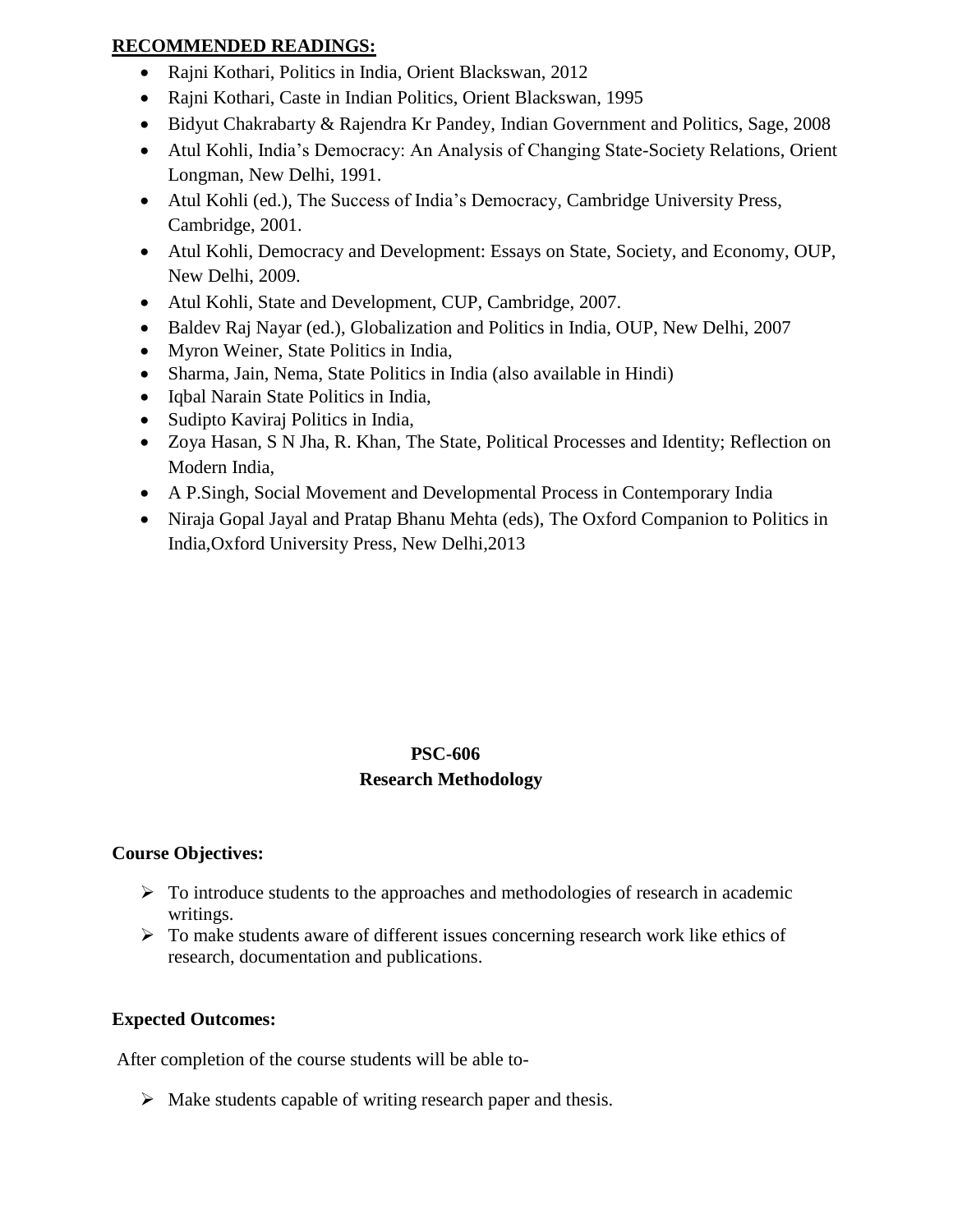Make student's approach to research more genuine and more original.

### **UNIT-1**

Research Problem and Research Design,

 **UNIT-2**

Research Techniques, Data Collection,

 **UNIT-3**

Sampling Observation interview,

### **UNIT-4**

Questionnaire. Concept, Hypothesis, Generalization and Tabulation and Analysis

### **UNIT-5**

Report Writing (Dissertation)

### **Book Recommended:**

- John Glatming: Theory and Method of Social Research.
- C.A. Moser & G. Kalton : Survey Methods in Social Investigation.
- Goode & Hate: Methods in Social Research
- F.A. Kerlinge: The Foundations of Behavioral Research.
- Paulin V. Young : Scientific Social Surveys and Research
- Cochman, W.C. Sampling Techniques, Wiley. 8- Murthy, M.N.: Sampling Theory & Methods.
- C.R.Kothari, Gaurav Garg, Research Methodology: Methods and Techniques, new Age International Pvt Ltd, 2000
- Gurpreet Mahajan, Explanation and understanding in the human sciences, Sage, New Delhi, 2015
- Ram Ahuja, Research Methods, Rawat Publishers, 2000
- Gary King, Koehane, S. Verba: Designing Social Inquiry, Princeton University Press, 1994.
- Gurpreet Mahajan, Explanation and Understanding in the Human Sciences, Oxford, 2011
- Samir Okasha, Philosophy of Science, Oxford, 2002

### **PSC-657**

### **Social Movements in India**

# **Course Objective:**

 $\triangleright$  This paper introduces students to key social movements of India and debates in Indian politics.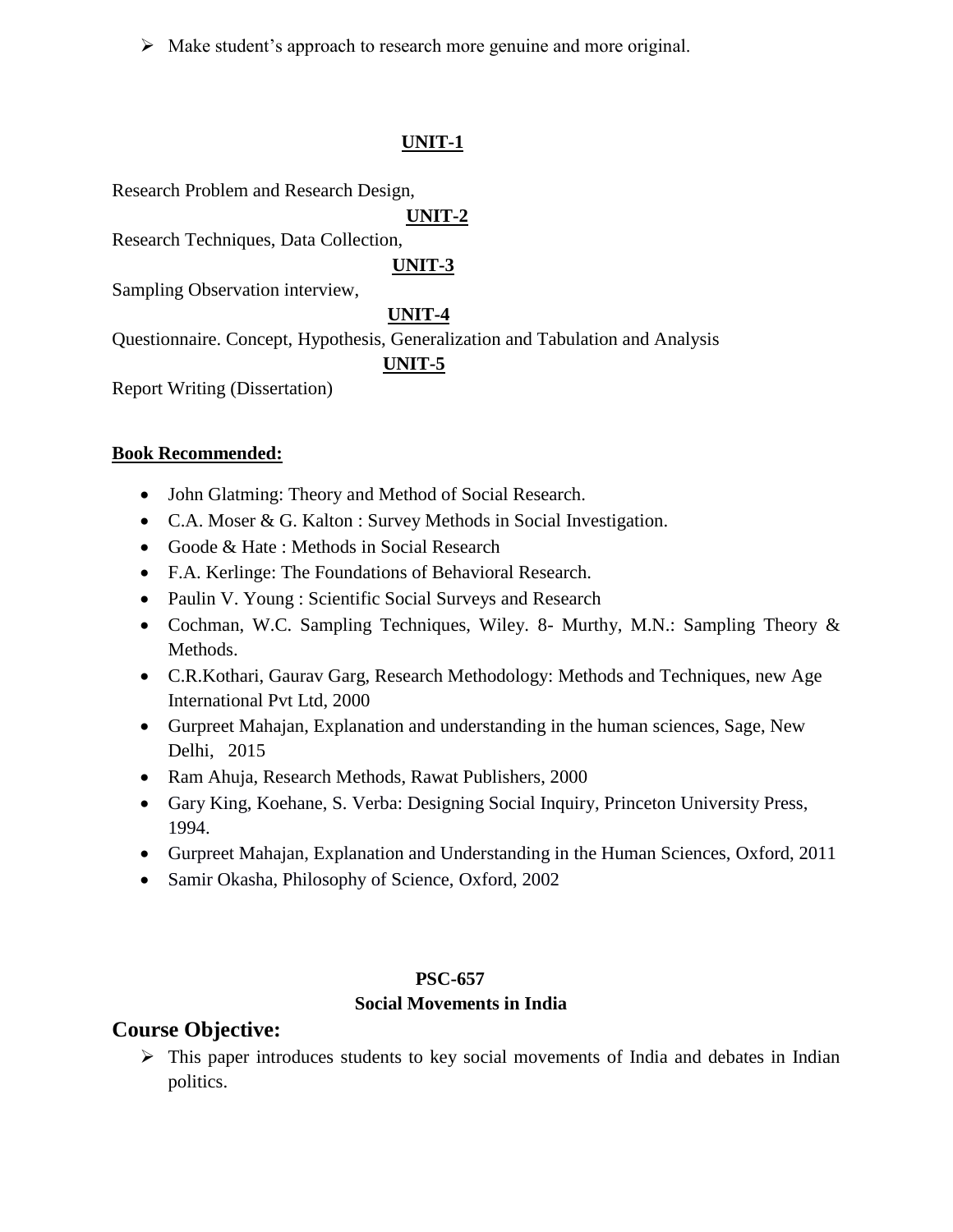- $\triangleright$  The course examines the major perspectives that shaped and informed the Indian Politics over the years.
- $\triangleright$  It also examines the politics of major social identities in Indian politics, viz, caste, class, tribe and gender.

### **Expected Outcome:**

- $\triangleright$  Understanding of key issues, movements and debates in Indian Politics
- $\triangleright$  Ability to examine and analyze the politics of identity in India.

### **UNIT-1**

Social Movements in India Meaning and role of Social movements,Social Reform movements in Pre-independent India

### **Unit- II**

New Social Movements; Meaning and nature:Peasant and new farmers' movement b) Feminist movement : early phase, 70s and onwards c) Ecological movements : Bishnoi, Chipko, Save Silent Valley, Jangal Bachao Andolan, Chaluvali and Green revolution

### **Unit - III**

Ideology driven movement: JP movement, Naxal, Intefada, Anti corruption movement Futuristic movement :Seed sovereignty b) Mandir Movement c) sponsored movements and role of NGOs, MNCs, foreign governments and organizations d) Identity driven : Jaat Movement

### **Unit - IV**

Movements of the deprived sections:Subaltern movement : *M*eaning and importance b) Dalit & Tribal movement c) Backward caste class movements and upper class response d) Movements of the displaced & Project affected e) Civil Liberties & Human Rights movement

### **Unit - V**

Social Movements, Globalization & Political implications ,Impact of Globalization on social movements b) Social Movements & its Political implications, theory encapsulating.

### **Recommended Readings:**

 S. Kothari, Social Movements and Redefinition of Democracy, Boulder Colorado, Westview Press, 199.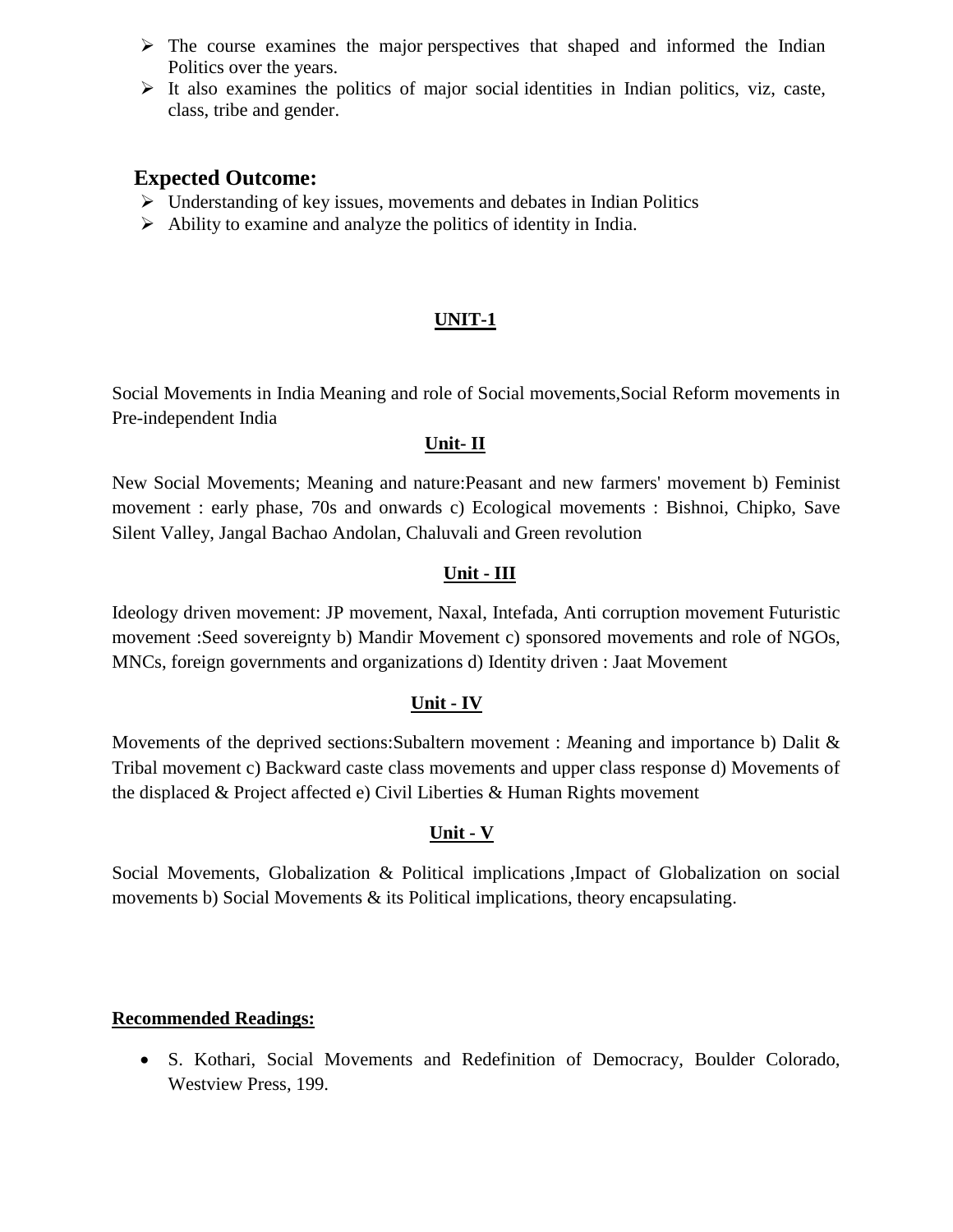- T. K. Oomer, "Protest and Change, Studies in Social Movement, New Delhi, Sage, 1990.
- S. Ghose, 'The Renaissance to Militant Nationalism' Bombay, Bombay, Allied Publishers, 1969 K. Jones, 'Socio Religions Reform Movement in British India, Cambridge Uni. Press, 1984.
- Omvedt G. New Social Movements in India, Sage, Delhi, 1999
- Ahmad, Imtiaz (1980) "Social Movements in India" (Review), Sunday Standard, 16th March 1980,
- Alvi, Hamza (1965) "Peasants and Revolution", The Socialist Register, ed. By Ralph Miliband
- Aurora, G. S. (1981) "Social Movements in India, A Review Article".
- Dhanagre, D. N. (1974) "Peasant Movements in India, 1920-1950, Delhi Oxford University Press.
- Desai, A. R. (1978) Peasant Struggles in India, Bombay: Oxford University Press.
- Malik, S. G. (ed.) (1978) Indian Movements : Some Aspects of Dissent, Protest and Reform, Simla: Indian Institute of advanced Study
- L. K. Mahapatra," Social Movements among Tribes of India', in K. Suresh Singh (ed.), Tribal Situation in India, Simla: Indian Institute of advanced Study, 1972,
- M. S. A. Rao, 'Social Movements in India'. (2008), Manohar Publishers.

# **PSC-658 International Law**

### **Course Objectives:**

- $\triangleright$  To teach and discuss the important doctrines of international law.
- $\triangleright$  To help students understand both the legal and political aspects of international decisions and events.
- $\triangleright$  To encourage students to think more analytically, write more clearly and present themselves effectively in class discussions and presentations.

### **Expected Outcomes:**

- $\triangleright$  Students will be able to demonstrate a familiarity with International Law.
- $\triangleright$  Students will learn the history of the development of international legal norms and how those norms affect important political issues.

### **Unit - I**

Meaning, Nature, Scope, Sources, and codification.

### **Unit – II**

International law and municipal law, Subjects of International law, State territory

### **Unit - III**

Recognition, Succession, Treaties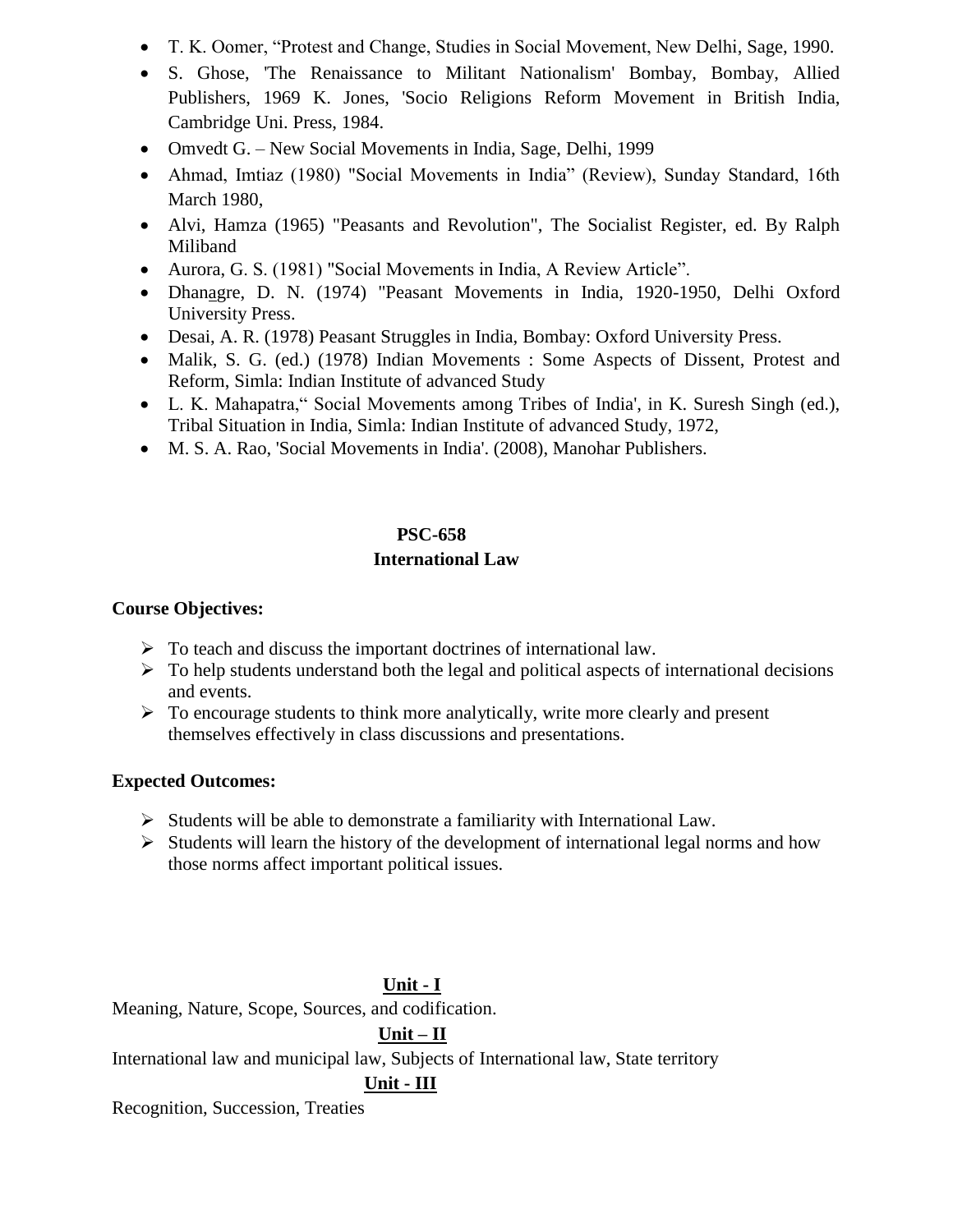### **Unit-IV**

Modes and Method of settlement of International disputes, Intervention

#### **Unit – V**

Extradition, Diplomatic envoys, Laws of War

#### **RECOMMENDED READINGS:**

- R.C. Agarawal, International Law and Human Rights, 2014
- Oppenheim, International Law,  $4<sup>th</sup>$  Edition, Oxford, 1990
- Brownlie, Principles of Public international Law, 1996
- S.K. Kappor, International Law&Human rights, Central Law agency, 2017
- Thomas Buergenthal; Sean D. Murphy, Public International Law in a Nutshell, West Group  $4<sup>th</sup>$  edition, November15, 2006
- Malcom Nathan Shaw, International Law, Cambridge University Press,  $6<sup>th</sup>$  Edition, November 24, 2008

#### **PSC-659**

### **Political Systems in South Asia**

### **Course Objectives:**

- $\triangleright$  The purpose of this course is to present a comprehensive analytical perspective on South Asia's regional politics vis-à-vis world affairs.
- $\triangleright$  The course focuses on the issues on peace and security in the South Asia region, on interstate conflicts and other matters concerning bilateral relations of South Asian States. Regional cooperation and confidence building measures in South Asia are also taken up.

### **Expected Outcomes:**

- $\triangleright$  Students will be able to impart an understanding of the Geopolitical dimension of South Asia.
- $\triangleright$  Students will be aware of the major security challenges facing the country in the 21st century

### **Unit - I**

Historical Background during the colonial period. Independence and the efforts of constitution making

### **Unit - II**

Nature of the Political system: A comparative Assessment**.**

### **Unit -III**